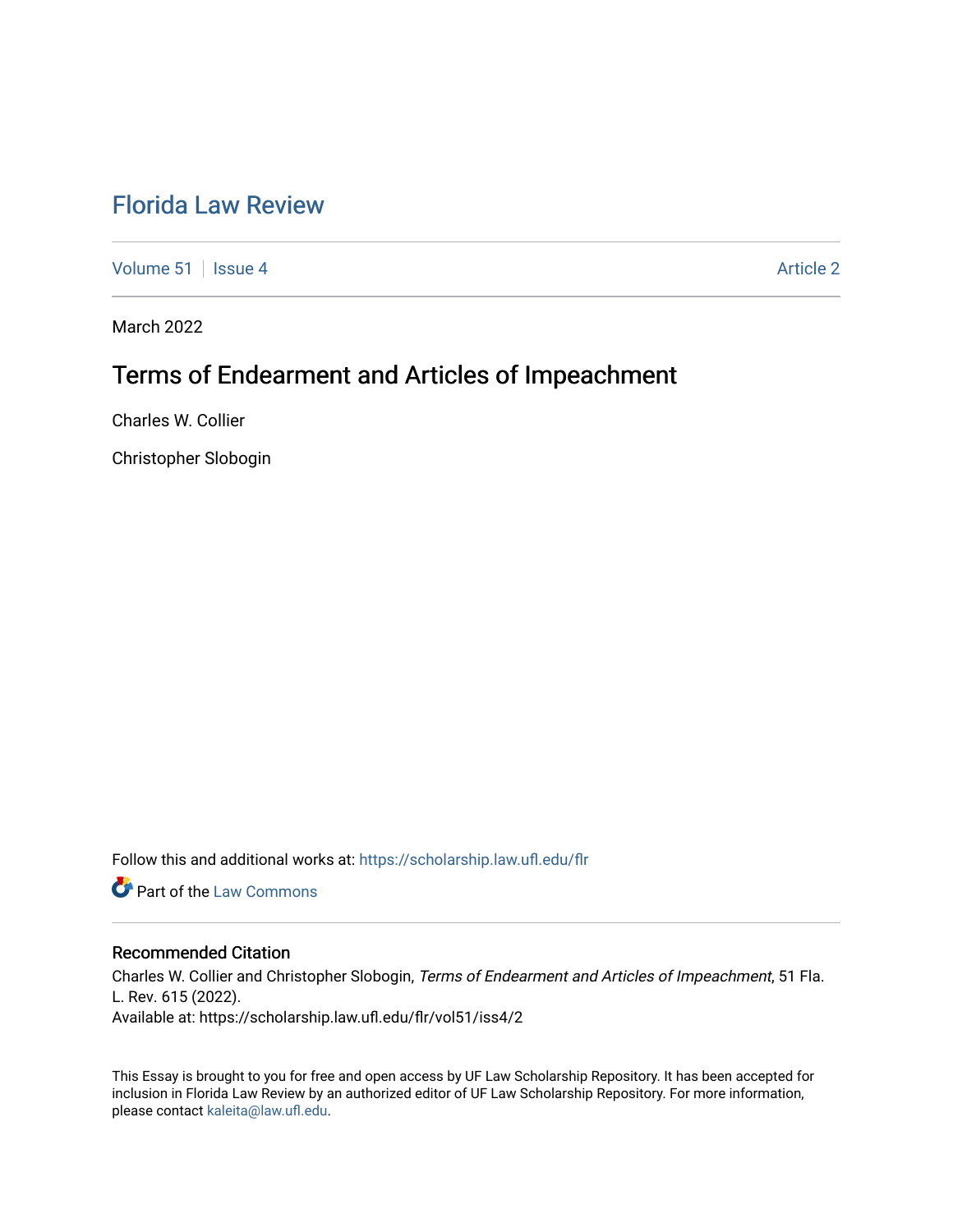# **ESSAYS**

# TERMS OF ENDEARMENT AND ARTICLES OF IMPEACHMENT

# *Charles W. Collier\**

# *Christopher Slobogin\*\**

| L |                                                                                               |
|---|-----------------------------------------------------------------------------------------------|
|   | B. Grand Jury Testimony of August 17, 1998  620                                               |
|   |                                                                                               |
|   | III. MR. CLINTON'S "RELATIONSHIPS"  628                                                       |
|   |                                                                                               |
|   |                                                                                               |
|   | 1. The Initial Encounter $\ldots \ldots \ldots \ldots \ldots \ldots \ldots \ldots \ldots$ 630 |
|   |                                                                                               |
|   | 3. Exchanges of Gifts, Cards, and Messages  632                                               |
|   | 4. Emotional Attachment ("Love")  634                                                         |
|   | 5. Partial Replacement of Mrs. Clinton  637                                                   |
|   |                                                                                               |

*"With love's light wings did I o'erperch these walls, • For stony limits cannot hold love out, And what love can do, that dares love attempt."\*\*\**

Late in the afternoon of September **9, 1998,** Independent Counsel Kenneth W. Starr sent to the United States House of Representatives two

**<sup>\*</sup>** ProfessorofLaw and Affiliate ProfessorofPhilosophy, UniversityofFlorida. B.A., Reed College; M.A., M.Phil., Ph.D., Yale University; **J.D.,** Stanford University.

**<sup>\*\*</sup>** Stephen C. O'Connell Professor of Law and Affiliate Professor of Psychiatry, University of Florida. A.B., Princeton University; **J.D.,** LL.M., University of Virginia.

We thank Dick Hiers, Jerry Israel, Richard McAdams, and George Rutherglen for helpful comments, suggestions, and criticisms.

**<sup>\*\*\*</sup>** Monica Lewinsky, *Handsome,* **WASH.** POST, Feb. 14, **1997, §** Love Notes, at 44 (expressing **St.** Valentine's Day sentiments) (quoting **WILUAMSHAKEPEARE,ROMEOANDJULIET,** act 2 sc. 2).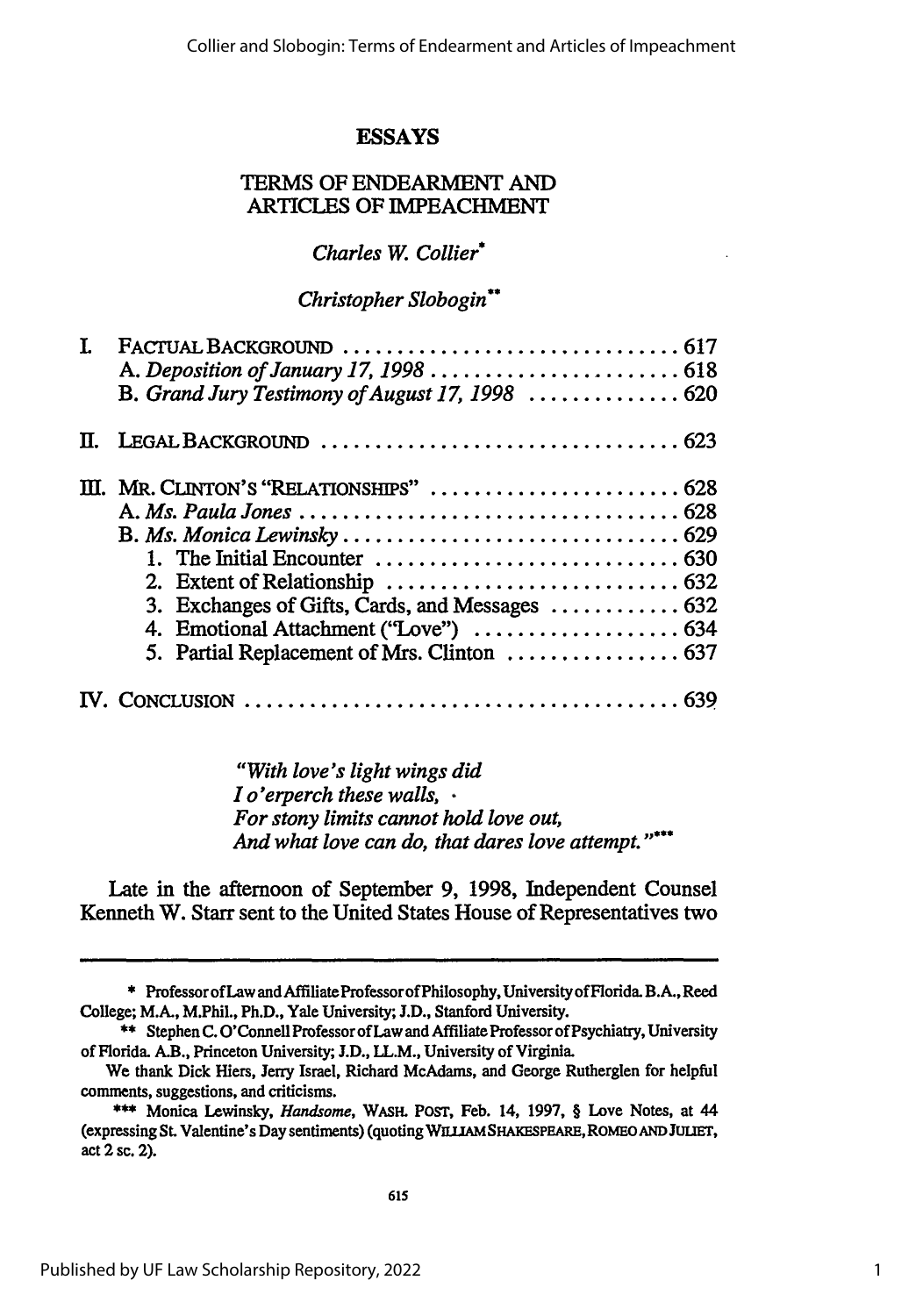duplicate, sealed 18-box sets of "substantial and credible information that President William Jefferson Clinton committed acts that may constitute grounds for an impeachment."1 Less than two days later the House of Representatives voted to make virtually all of this information public, starting with the Independent Counsel's 445-page Referral.<sup>2</sup>

The effect on the nation was immediate and sensational. As the *New York Times* reported,

[The Whitewater Independent Counsel's case for possible impeachment of President Clinton was made public today, including] "an avalanche of salacious details" of the President's affair with Monica S. Lewinsky.

In arguing to the House of Representatives that "the President violated his oath of office with repeated acts of perjury and obstruction of justice," [Judge Starr] described in intimate detail Ms. Lewinsky's account of her many meetings

with the President Starr's relentlessly accusatory 445-page report riveted Washington and permanently changed the terms of the debate over Mr. Clinton's fitness for office. Today, some members of Congress reacted with outrage, and some with revulsion, at the report's torrent of embarrassing details about Mr. Clinton's sexual relationship with a woman less than half his age just outside the Oval Office.<sup>3</sup>

By general consensus, this massive release of embarrassing documentation had dealt a body blow to the Clinton Presidency. It was universally assumed that the very extent and detail of this "salacious" material constituted an immense new problem for President Clinton in his attempts to avoid impeachment.'

In this Essay we shall argue exactly the opposite. We shall argue that Mr. Starr's massive and richly detailed documentation, far from damaging Mr. Clinton's legal case, could be seen as the key to his legal and constitutional salvation. Paradoxically, the more Mr. Starr documented and detailed the extent of Mr. Clinton's relationship with Monica Lewinsky,

<sup>1.</sup> Referral from Independent Counsel, Kenneth W. Starr, H.R. Doc..No. 105-310, at 1 (1998) *available in* WESTLAW, STARR-DOC database, 1998 WL 614815 (Office. Independent. Counsel) [hereinafter Referral].

*<sup>2.</sup> See* Bob Woodard, *A President's Isolation,* WASH. PosT, June 13, 1999, at **A01.**

<sup>3.</sup> John M. Broder & Don Van Natta, Jr., *Testing of a President,* N.Y. TIMES, Sept. 12, 1998, at **Al.**

<sup>4.</sup> Even ardent Clinton supporter Maxine Waters, a Democratic Representative from California, denounced the release of "'thousands of pages of hearsay, accusations, gossip and telephone chatter,"' which she further characterized as "'tawdry and trashy."' R.W. Apple, Jr., *Testing of a President,* N.Y. **TIMES,** Oct. 9, 1998, at **Al.**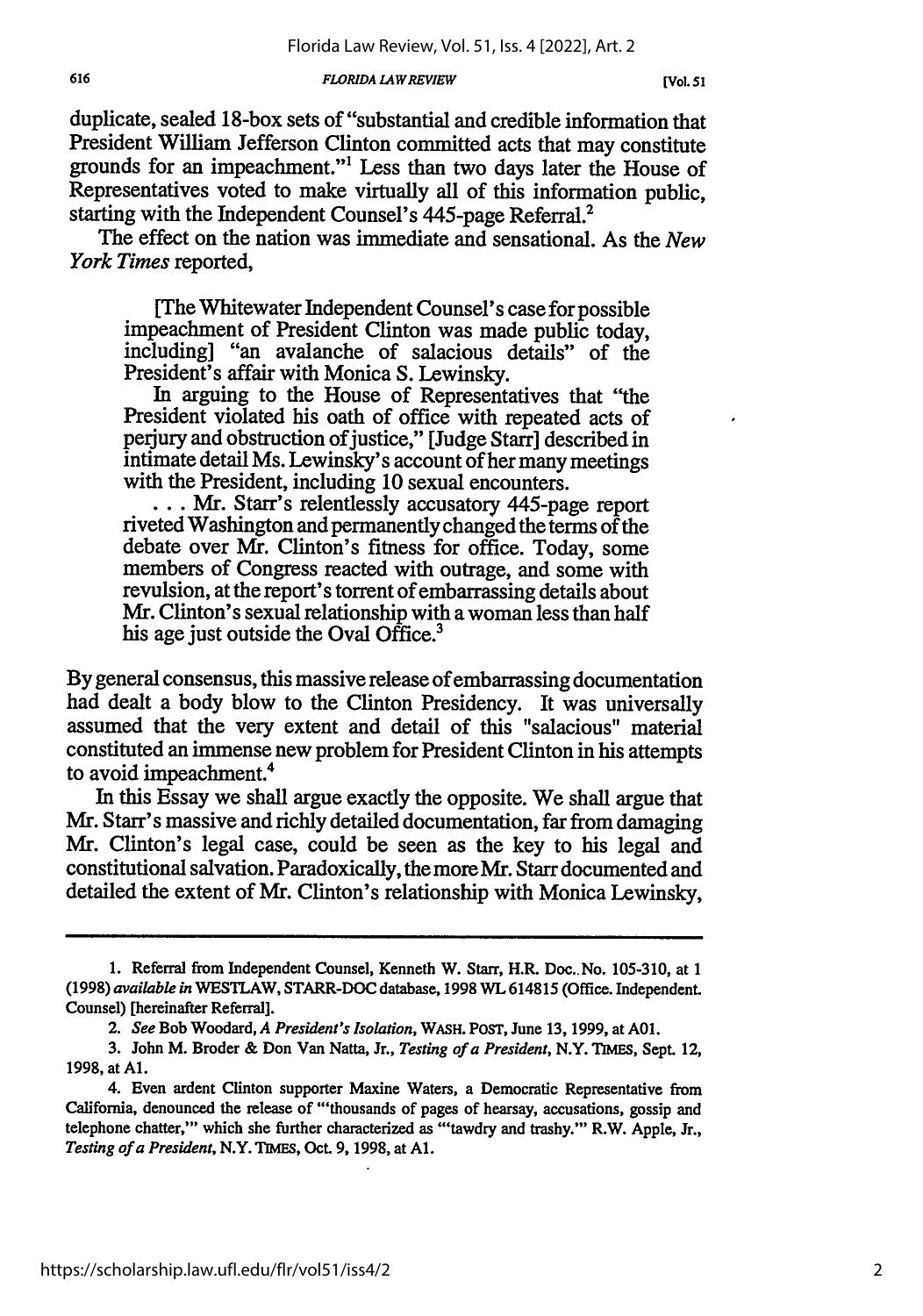617

the more he inadvertently proved that Mr. Clinton's false testimony was not relevant or "material" to the underlying sexual harassment lawsuit, brought **by** Paula **C.** Jones, in which that testimony originated. To show this, it **will** be necessary to consider the factual background of Mr. Clinton's deposition in the Paula Jones case and of his federal grand jury testimony (Part **1);** then to consider the legal background of perjury and giving false testimony under oath (Part II); and finally to assess and compare the nature of Mr. Clinton's "relationship" with Paula Jones to his "relationship" with Monica Lewinsky (Part III).

In this relatively brief Essay we make two simplifying assumptions: **(1)** that the charges of perjury and giving false testimony under oath are the *sine qua non* of the case against Mr. Clinton<sup>5</sup> and (2) that weaknesses (even if they are not fatal weaknesses) in the legal case against Mr. Clinton translate into corresponding weaknesses in the constitutional claim that he committed "high Crimes and Misdemeanors" warranting impeachment.

### L FAcTUAL BACKGROUND

On December 19, 1998, the U.S. House of Representatives approved two articles of impeachment against President Clinton based almost exclusively on the evidence and arguments of the Starr Referral. The first Article charged the President with providing "perjurious, false and misleading testimony to the grand jury" concerning, inter alia, "the nature and details of his relationship with a subordinate Government employee" and "prior perjurious, false and misleading testimony he gave in a Federal civil rights action brought against him."6 The second Article charged the President with "obstruction of justice" for attempting to cover up "evidence and testimony related to a Federal civil rights action brought against him in a duly instituted judicial proceeding."7 The factual background of these charges is as follows.

1999]

**<sup>5.</sup> The** other principal component of the case against Mr. Clinton, according to the independent prosecutor's Referral, is obstruction of justice. The principal allegations supporting this claim were that Mr. Clinton concealed evidence of his relationship with Ms. Lewinsky from the judge in the *Jones* case, tried to influence Ms. Lewinsky's testimony **by** helping her obtain ajob in New York and suggesting that she lie in the *Jones* litigation, tried to influence Ms. Betty Currie's testimony to the grand jury, and tried to influence the grand jury testimony of his staff by lying to them about the Lewinsky matter. More is said about these allegations later in this Essay.

<sup>6.</sup> Impeachment of William Jefferson Clinton, President ofthe United States, H.R. Rep. No. 105-830, pt. 1, at 2 (1998), *available in* WESTLAW, STARR-DOC database, 1999 **V7L** 4876 (F.D.C.H.) [hereinafter Impeachment of the President].

**<sup>7.</sup>** *Id.* at **3.**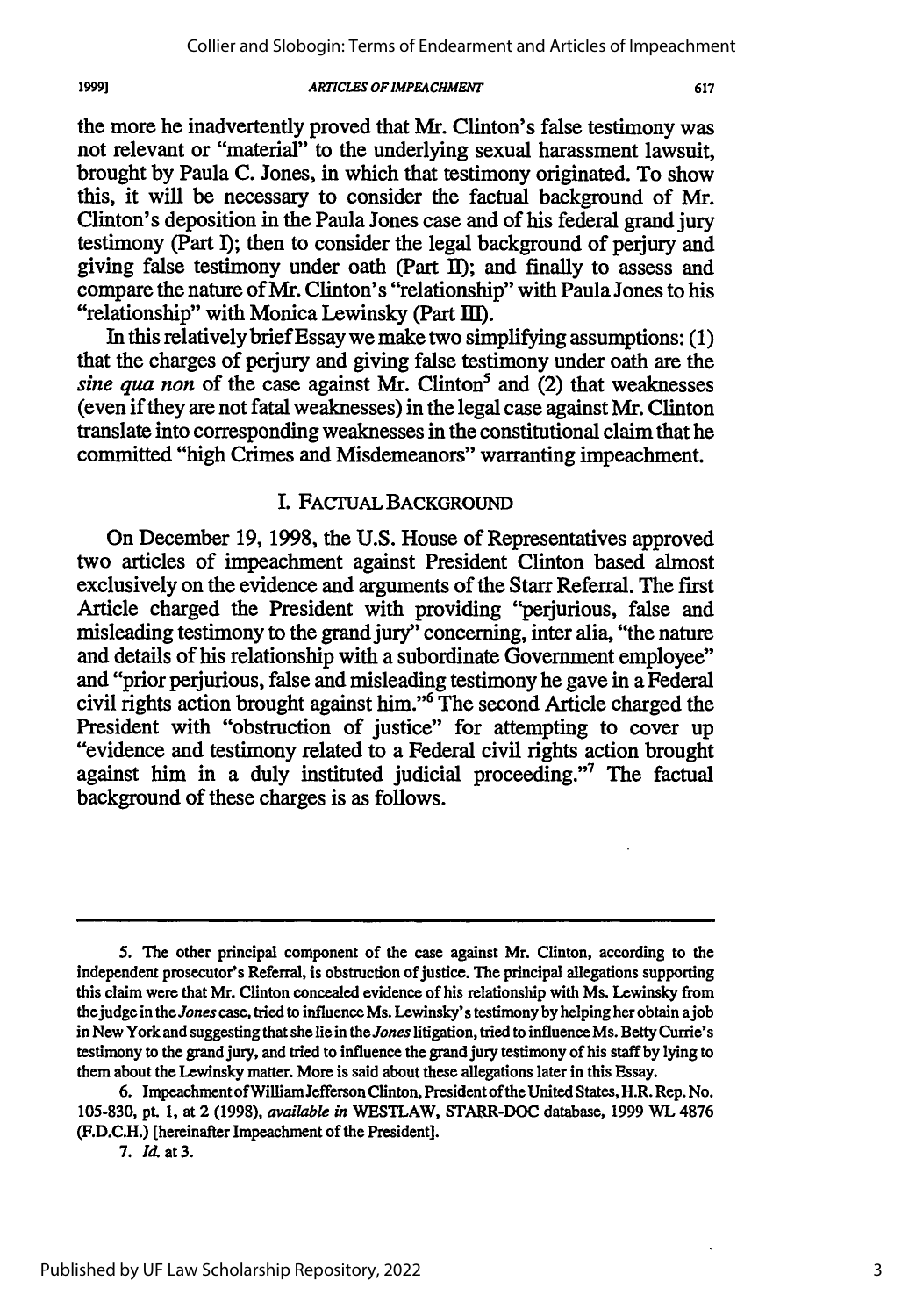# *A. Deposition of January 17, 1998*

Below is the crucial portion **of** Mr. Clinton's testimony in the *Jones* case:

- **Q.** Did you have an extramarital sexual affair with Monica Lewinsky?
- Clinton: No.
- **Q. If** she told someone that she had a sexual affair with you beginning in November of **1995,** would that be a lie?
- Clinton: It's certainly not the truth. It would not be the truth.
- **Q.** I think I used the term "sexual affair." And so the record is completely clear, have you ever had sexual relations with Monica Lewinsky, as that term is defined in Deposition Exhibit **1,** as modified **by** the Court?
- Bennett: I object because **I** don't know that he can remember-
- **J.** Wright: Well, it's real short. He can—I will permit the question and you may show the witness definition number one.
- Clinton: I have never had sexual relations with Monica Lewinsky. I've never had an affair with her.<sup>8</sup>

If this was supposed to be a "perjury trap," it was laid rather carelessly. It left Mr. Clinton with a number of loopholes regarding definitions of

For the purposes of this deposition, a person engages in "sexual relations" when the person knowingly engages in or **causes...** contact with the genitalia, anus, groin, breast, inner thigh, or buttocks of any person with an intent to arouse or gratify the sexual desire of any person .... "Contact" means intentional touching, either directly or through clothing.

*Id.* at Clinton Deposition Exhibit **1.**

**<sup>8.</sup>** Deposition of William Jefferson Clinton, Jones v. Clinton **78** (Jan. **17, 1998),** available in (last modified Dec. 3, 1998) <http://post.com/wp-srv/politics/special/piones/ docs/clintondep03l398.htnm> [hereinafter Clinton Deposition]. **The** term "sexual relations" was defined as follows: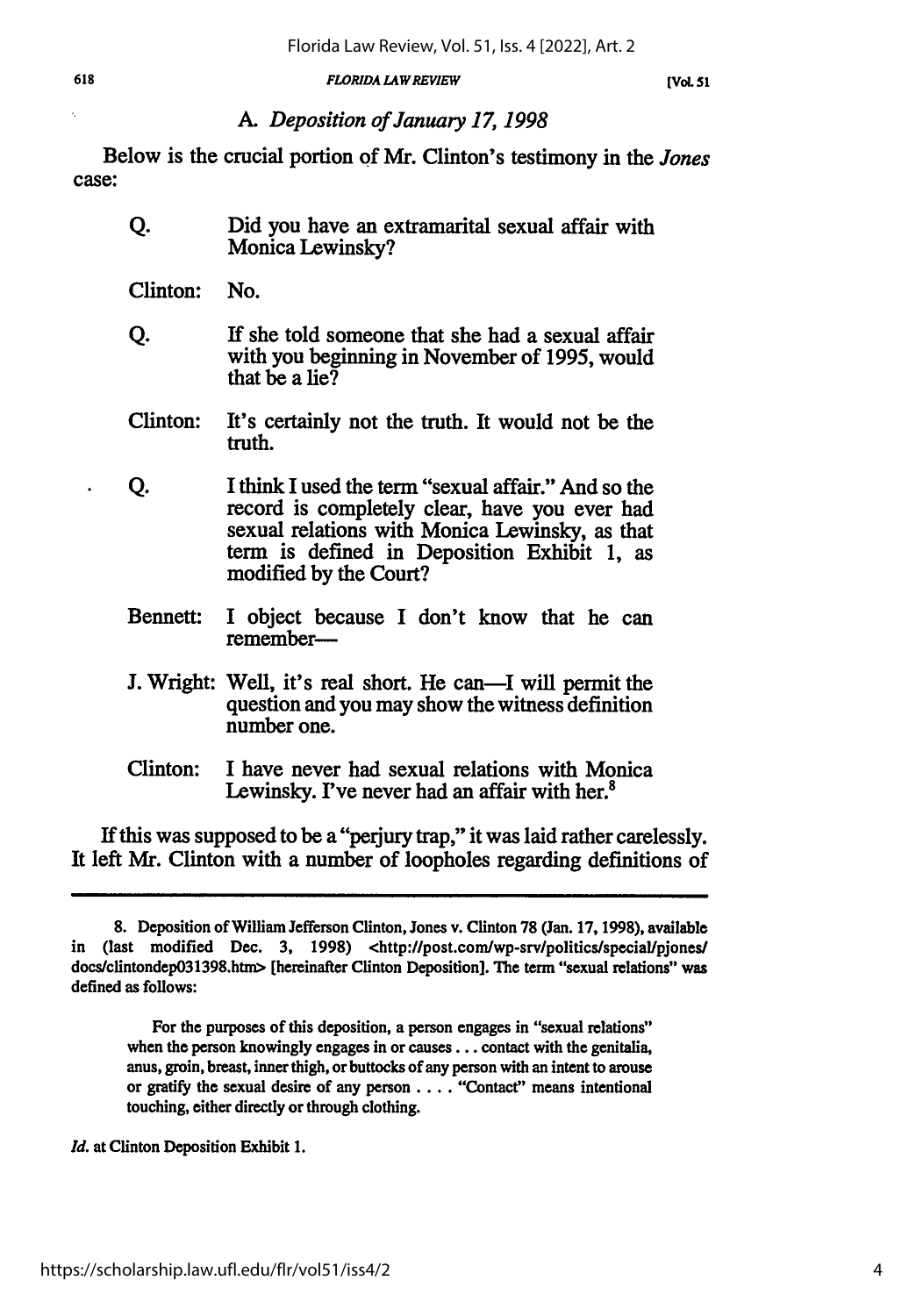19991

"sex," which he fully exploited. **A** tougher cross-examination would have forced Mr. Clinton either to lie about his relationship with Ms. Lewinsky or to admit it.

But perhaps the questions were intended to be ambiguous. Consider the following facts. According to news reports, Mr. Starr's star informant, Linda Tripp, first met with lawyers in the Independent Counsel's office; then, wearing a listening device for Federal agents working with Mr. Starr, she elicited from Monica Lewinsky some key information:

|           | Lewinsky: $\dots$ Hey, look, for me, I never had sex with him.<br>That's a sexual relationship. |
|-----------|-------------------------------------------------------------------------------------------------|
| Tripp:    | What is—what is the definition of sex?                                                          |
| Lewinsky: | Intercourse.                                                                                    |
| Tripp:    | Oh. Well, yeah. O.K.                                                                            |
| Lewinsky: | I never had intercourse. I did not have a sexual<br>relationship. <sup>9</sup>                  |

Finally, "on the eve of Mr. Clinton's deposition in the Jones case, Mrs. Tripp secretly met for hours with lawyers for Ms. Jones and briefed them about Ms. Lewinsky."<sup>10</sup> Presumably, then, everything was in place for the kind of precise, probing, and detailed questioning that could pin down Mr. Clinton **by** specifically excluding definitional loopholes regarding "sex." But that is not what happened at all. Instead, as soon as Mr. Clinton said something that, under the broadest definition, could be considered false, the inquiry abruptly ended.

Perhaps, in fact, the real fear was that Mr. Clinton would tell the truth. At the very least, it can safely be concluded that determining the exact nature of Mr. Clinton's relationship with Monica Lewinsky was not important to Paula Jones's lawyers. Two distinct theories (each consistent with our argument) could explain this: **(1)** the Lewinsky matter was

**<sup>9.</sup>** Broder **&** Van Natta, *supra* note **3,** at 34; *see also* Renata Adler, *Decoding the Starr Report,* **VANrrY** FAIR, Dec. **1998,** at **116, 122** ("Ms. Tripp **...** had appeared before [the Office of the Independent Counsel] at least twice before .... [These contacts **...** suggest[] that the real reason Ms. Tripp was taping, from the first, was this: the Office of the Independent Counsel asked her to.").

**<sup>10.</sup>** Broder &Van Natta, *supranote* **3,** at *1; see also* Richard Ben-Veniste, *The CaseAgainst Ken Starr,* N.Y. **TIMEs,** Oct. **23, 1998,** at **A23** ("Is it plausible that there was no cross-pollination of this information between Mr. Starr's confidants and Ms. Jones's extended legal family? After all, there would be no better way to 'criminalize' the President's improper personal behavior than to have him ambushed in a perjury trap.").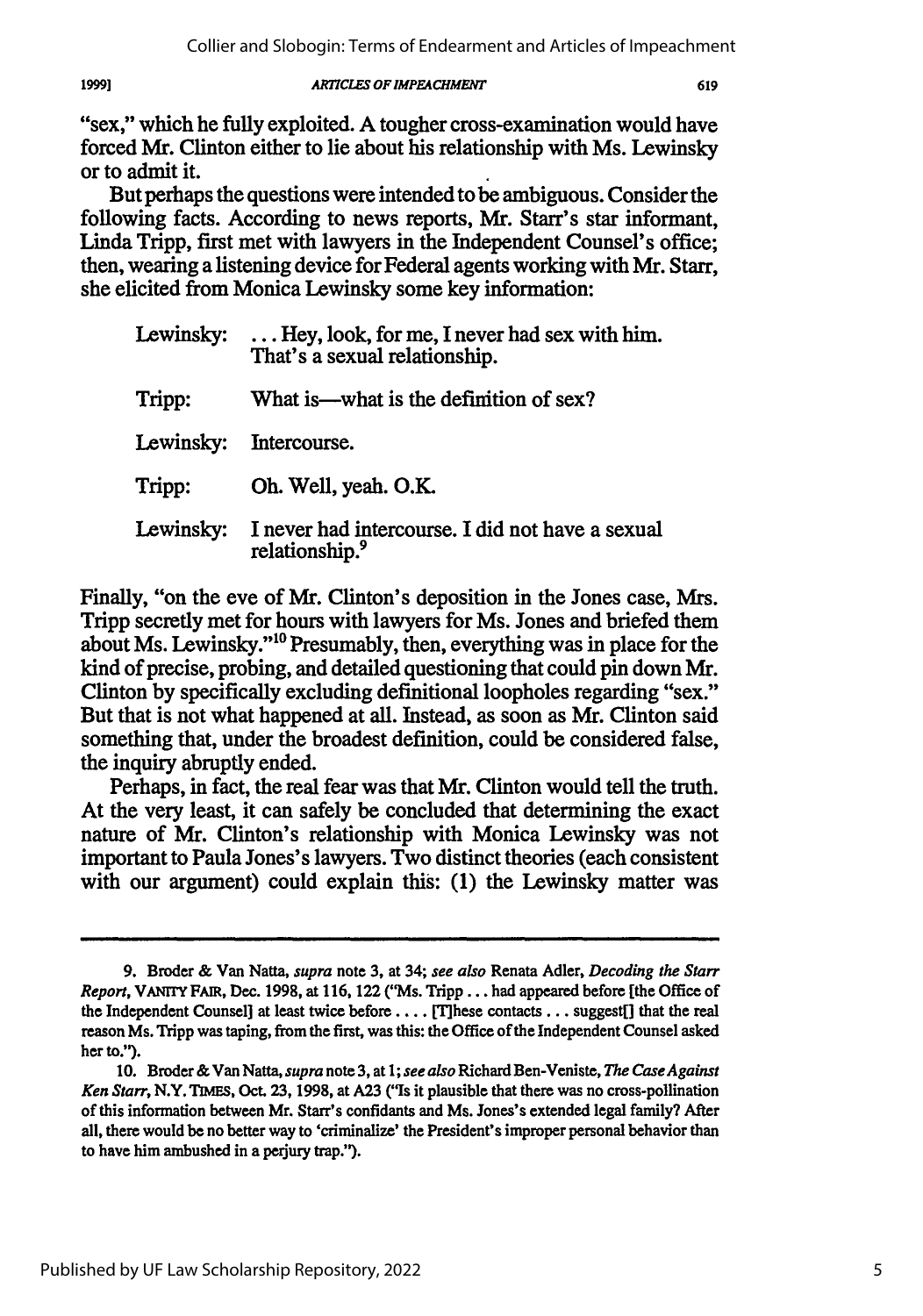recognized by Jones's lawyers as immaterial; or (2) Jones's lawyers were primarily pursuing a political agenda against Mr. Clinton in his capacity as President.

In any event, shortly thereafter the court in *Jones v. Clinton*<sup>11</sup> (at the request of the Office of the Independent Counsel) halted the civil discovery process concerning Mr. Clinton's relationship with Monica Lewinsky. Even though the court assumed that "plaintiff was pursuing the Lewinsky matter in order to prove an alleged pattern and practice on the part of the President,"<sup>12</sup> and even assuming, "strictly for the sake of argument, that any such evidence would show that the President engaged in the same type of behavior with Ms. Lewinsky that he is alleged to have engaged in with plaintiff,"<sup>13</sup> the court concluded that such evidence "simply is not essential to the *core issues* in this case""4 and "in fact, that some of this evidence might even be inadmissible."<sup>15</sup> Accordingly, the court disallowed discovery as to Ms. Lewinsky and excluded evidence concerning her from trial. Ultimately, Mr. Clinton's motion for summary judgment was granted and the entire case was dismissed. <sup>16</sup>

# *B. Grand Jury Testimony of August 17, 1998*

In his grand jury testimony, President Clinton refused to answer any specific questions of a sexual nature about his relationship with Monica Lewinsky; instead, he read and referred to the following prepared statement:

When I was alone with Ms. Lewinsky on certain occasions in early 1996 and once in early 1997, I engaged in conduct that was wrong. These encounters did not consist of sexual intercourse; they did not constitute "sexual relations" as I understood that term to be defined at my January 17, 1998, deposition; but they did involve inappropriate intimate contact. These inappropriate encounters ended, at my insistence, in early 1997....

While I will provide the grand jury whatever other information I can, because of privacy considerations affecting my family, myself, and others, and in an effort to preserve the dignity of the Office I hold, this is all I will say about the

14. *Id.* at 1222 (emphasis in the original).

<sup>11. 993</sup> F. Supp. 1217 (E.D. Ark. 1998).

<sup>12.</sup> *Id.* at 1220.

<sup>13.</sup> *Id.*

*<sup>15.</sup> Id.* at **1219.**

**<sup>16.</sup>** *See* Jones v. Clinton, **990** F. Supp. **657, 662 (E.D.** Ark. **1998).**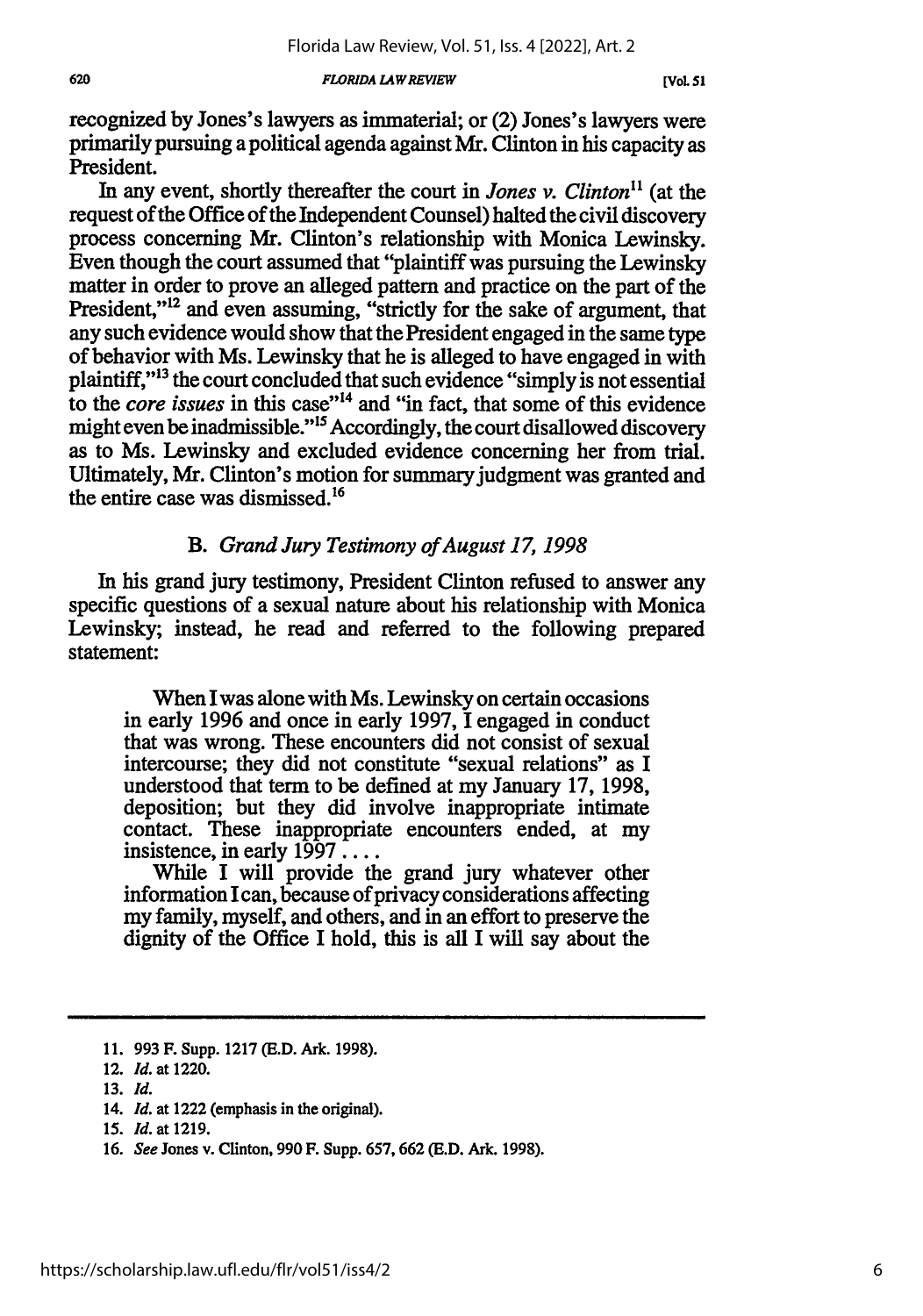specifics of these particular matters.<sup>17</sup>

Given this approach, it is difficult to understand how Mr. Clinton could have been guilty of perjury or giving false testimony under oath before the grand jury. Reflecting this difficulty, the Starr Referral takes the curious position that his refusal to answer in itself supports those very charges:

[T]he President refused to answer specific questions before the grand jury about what activity he did engage in (as opposed to what activity he did *not* engage in) .... The President's failure in the grand jury to answer specific followup questions suggests that he could not supply responses in a consistent or credible manner.<sup>18</sup>

Be that as it may, the proper remedy for refusal to answer specific questions is a contempt citation<sup>19</sup> or an obstruction of justice prosecution,<sup>2</sup> not charges of perjury or false testimony.

Mr. Clinton did engage in extended hypothetical and definitional discussions as to what would or would not constitute sexual relations or fall within his definition of the term "sexual relations." The colloquy mainly emphasized by Mr. Starr is as follows:

- A. You are free to infer that my testimony is that I did not have sexual relations, as I understood this term to be defined.
- Q. Including touching her breast, kissing her breast, or touching her genitalia?
- A. That's correct.<sup>21</sup>

But, consistent with Mr. Clinton's stated refusal to answer specific questions of a sexual nature, that answer could easily be interpreted as a purely definitional statement: 'That's correct: I understood the term 'sexual relations' to include those things." Otherwise, Mr. Clinton could rightfully complain that words were being "put into his mouth."

Putting this point another way, Mr. Starr's reasoning must have been

<sup>17.</sup> Grand JuryTestimony ofWilliam Jefferson Clinton **8-9** (Aug. *17,1998), available in TlE* **STARR EVIDENCE (1998)** [hereinafter Clinton Grand Jury Testimony].

**<sup>18.</sup>** Referral, *supra* note **1,** at 149; *cf id* at **16** ("The President refused to answer questions about the precise nature of his intimate contacts with Ms. Lewinsky.").

<sup>19.</sup> *See* **28 U.S.C.** § 1826(a) (1998) (addressing civil contempt); 18 **U.S.C.** § 401 (1998) (addressing criminal contempt).

<sup>20.</sup> *See* **18 U.S.C.** § 1503 (1998).

<sup>21.</sup> Clinton Grand Jury Testimony, *supra* note 17, at 95.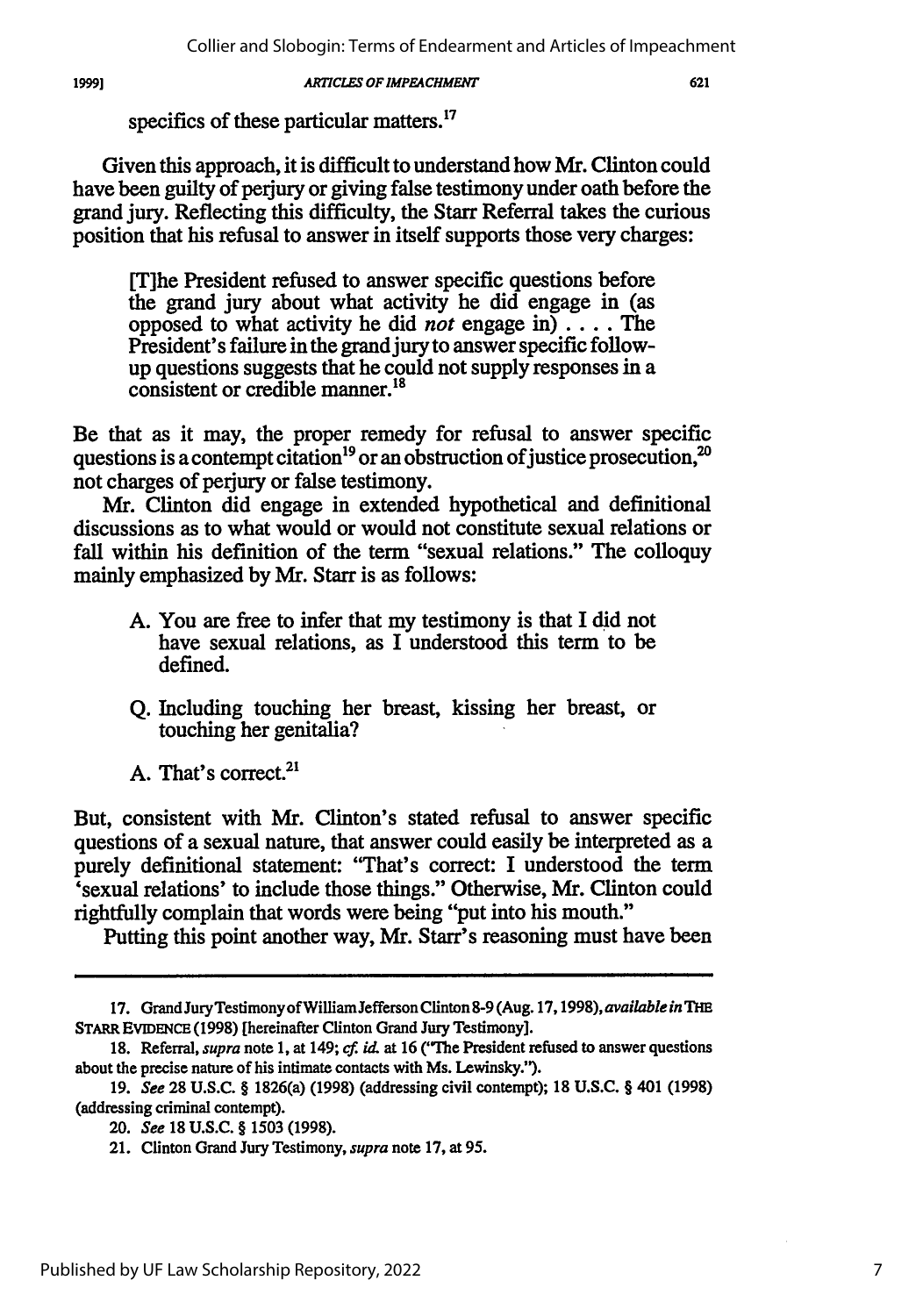[Vol. 51]

something like the following:

- 1. Mr. Clinton denies having had "sexual relations."
- 2. Mr. Clinton concedes that the definition of "sexual relations" includes X, Y, and Z.
- 3. Mr. Clinton appears to have engaged in X, Y, and Z.
- 4. Therefore, by implication, Mr. Clinton is falsely denying having engaged in X, Y, and Z.

But even assuming these answers to be material (which we question in the following Parts), Mr. Clinton never *explicitly* denied having engaged in X, Y, and Z. So he can respond simply by quoting the leading U.S. Supreme Court decision on perjury: "[The [perjury] statute does not make it a criminal act for a witness to [make a statement] that *implies* any material matter that he does not believe to be true."<sup>22</sup>

Also in the grand jury appearance, both Mr. Clinton and his questioners pondered Jones's lawyers' failure to ask more specific questions about Mr. Clinton's relationship with Monica Lewinsky. One of the prosecutors from the Office of the Independent Counsel speculated as follows:

Don't you think, sir, that they could have done more damage to you politically, or in whatever context, if they had understood the definition in the same way you did and asked the question directly? $2^3$ 

This, of course, implies that truthful answers in the Jones lawsuit would be more damaging than false answers in an impeachment proceeding. The limited questioning in the civil deposition may not have elicited truthful answers, but it did set the "perjury trap" that, despite its (intentional?) ineptness, turned out to be the centerpiece of the impeachment proceedings against President Clinton. As the President himself complained in his grand jury testimony,

[Jones's lawyers] were perfectly free to ask follow-up questions. On one or two occasions, Mr. Bennett invited them to ask follow-up questions.

It now appears to me they didn't because they were afraid I would give them a truthful answer.., and they were trying to set me up and trick me.<sup>24</sup>

Mr. Clinton's complaint appears to be well founded; in its leading decision

24. Id. at 78-79.

622

<sup>22.</sup> Bronston v. United States, 409 U.S. 352,357-58 (1973) (emphasis in original).

<sup>23.</sup> Clinton Grand Jury Testimony, *supra* note 13, at 152.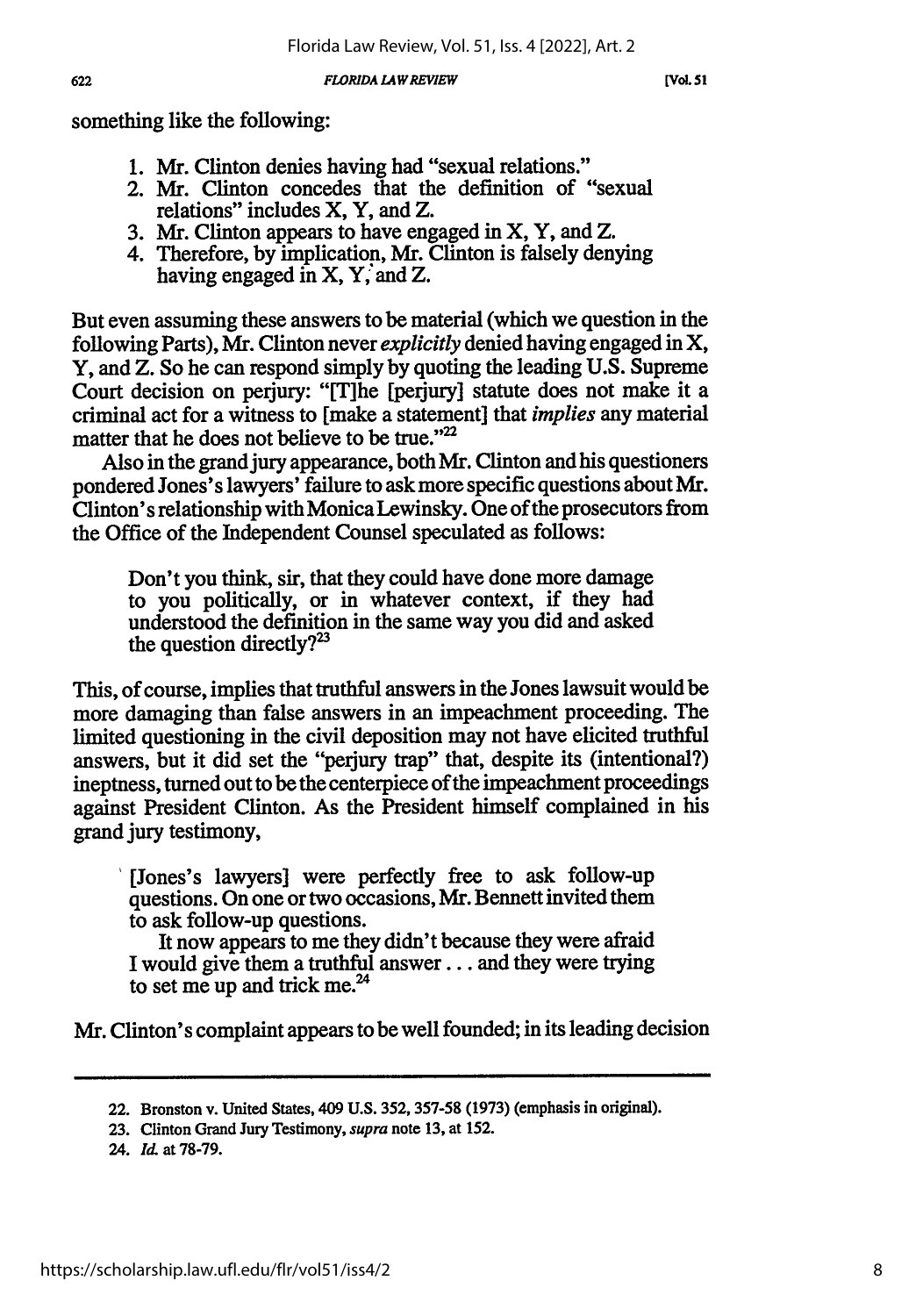on perjury, the **U.S.** Supreme Court unanimously declared that "[p]recise questioning," rather than a perjury prosecution, is the proper remedy for imprecise, evasive, or even "intentionally misleading" answers.<sup>25</sup>

### *IL* LEGAL BACKGROUND

The category of impeachable offenses covered **by** the constitutional language of "Treason, Bribery, or other high Crimes and Misdemeanors"<sup>26</sup> is not coextensive with the category of violations of the criminal law; the term "high" crimes and misdemeanors itself suggests a different constitutional standard.<sup>27</sup> As Professor Charles Black has convincingly argued, a **U.S.** President who'insisted on setting up residence in Saudi Arabia might well deserve to be impeached, even if he or she had broken no laws at all.<sup>28</sup> Conversely, in the impeachment proceedings against President Nixon, an article of impeachment was not drawn up for tax fraud even though "convincing" and "persuasive" evidence of this crime existed, on the theory that this was an essentially private or personal matter.<sup>29</sup> The following analysis of perjury and giving false testimony under oath is thus intended as a contribution to the constitutional discussion of these crimes in the special context of impeachment.<sup>30</sup>

**26. U.S.** CONST. art. **II,** § 4.

**27.** *See* **MICHAEL** J. GERHARDT, **THE** FEDERAL IMPEACHMENT PROCESS 103-11 **(1996);** LAURENCE H. TRIBE, AMERICAN CONSTITuTIONAL LAW 293-94 **(2d** ed. **1988).**

**28.** *See* CHARLES L. BLACK, JR., IMPEACHMENr: A HANDBOOK 33-38 (1974). Likewise, "a President might **be** properly impeached if, as a result of drunkenness, he [or she] recklessly and repeatedly misused executive authority." Law Professors' Letter to the Speaker Opposing Impeachment (Oct. **16, 1998).**

**29.** Robert F. Drinan **&** Wayne Owens, *An Easy Line to Draw,* N.Y. TIMES, Oct. **1, 1998,** at **A31.** But *see* BLACK, *supra* note **28,** at 41-42 (arguing that income-tax fraud undermines government and confidence in government).

This is not to say that a "private" crime could never be so heinous as to warrant impeachment. "Congress might responsibly take the position that an individual who **by** the law of the land cannot be permitted to remain at large, need not be permitted to remain President." Law Professors' Letter to the Speaker Opposing Impeachment (Oct. **16,1998)** (on file with author) [hereinafterProfessors' Letter<sub>l.</sub>

**30.** It is unclear what Mr. Starr's theory of an impeachable offense was. As evidence that the President failed "to faithfully execute the laws," for example, he cited the following statement made **by** Mr. Clinton in his August **17, 1998** address to the Nation: "Our country has been distracted by this matter for too long." According to Judge Starr, that was "an implicit plea for Congress to take no action," for which the President should be impeached. Referral, *supra* note **1,** at 204.

As a separate ground for impeachment Judge Starr suggested, somewhat implausibly, that Mr.

*<sup>25.</sup> Bronston,* 409 **U.S.** at **361-62** ("Precise questioning is imperative as a predicate for the offense ofperjury."); *cf. id.* at **360 ("[A]** prosecution for perjury is not the sole, or even the primary, safeguard against errant **testimony** .... The burden is on the questioner to pin the witness down to the specific object of the questioner's inquiry."); PAUL GRICE, **LOGIC AND** CONVERSATION, STUDIES INTHEWAYOFWORDS 22 (1991) (analyzing principles of conversational implicature); *but see* United States v. DeZarn, 157 **F.3d** 1042 (1998).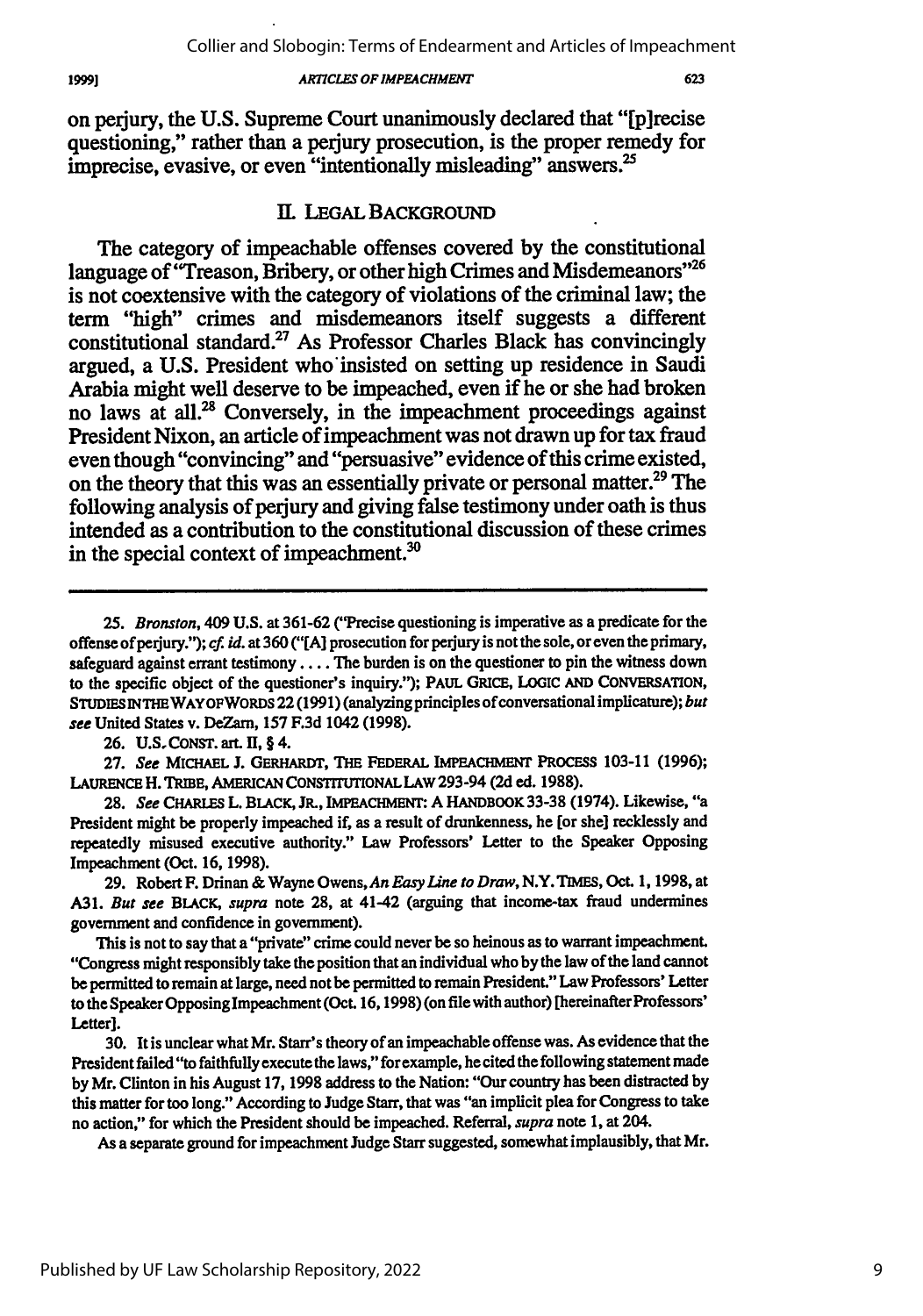The Federal statutes contain two provisions meant to punish witnesses who give false testimony. The first is the traditional perjury statute, which states that a felony, punishable by up to five years imprisonment, occurs whenever a person makes a statement under oath about any material matter that the person does not believe to be true.<sup>31</sup> The statute clearly applies not only to grand jury proceedings but also to civil depositions, like the one in *the Jones* case, because statements made in such proceedings are under oath. But the statute does not apply to statements that are not "material" to the matter under investigation.

The Executive Summary of Mr. Starr's Referral does not actually refer to perjury, but rather focuses on a more modem statute, which authorizes the imposition of a penalty of up to five years for all "false material declarations" made in any proceeding before or ancillary to any court or grand jury.32 This so-called "false testimony" provision is more advantageous to the prosecution than the perjury statute, because, unlike the latter, it does not require corroboration of the falsity.<sup>33</sup> Whereas something more than Ms. Lewinsky' s testimony would be needed to prove a perjury charge (for example, semen on a dress), in a false testimony prosecution no such evidence is necessary. But here too, the declaration must be "material."

It is an axiom of evidence law that materiality depends upon the legal doctrine at issue. With respect to his deposition in the *Jones* case, therefore, whether Mr. Clinton's lies about his relationship with Ms. Lewinsky constitute perjury or false testimony depends upon the substantive law of sexual harassment. Although that law is in a continuous state of development, one clear principle can be gleaned from the cases. Sexual contacts that are nonconsensual, or that are technically consensual but nonetheless "unwelcome," presumptively constitute harassment.<sup>34</sup> Conversely, welcome sexual contacts are not harassment, except perhaps when those contacts are "welcomed" because of some benefit (for example, a job) promised by the alleged harasser.

Under no version of the facts proffered by Judge Starr, much less by Mr. Clinton or Ms. Lewinsky, does the Clinton-Lewinsky relationship fit

Clinton seriously misled Mrs. Clinton, who then "relied on and publicly emphasized the President's denial." *Id.* at 206. Even more ominously, Mrs. Clinton "shifted the focus away from the President, indicated that 'this is a battle' and stated that 'some folks are going to have a lot to answer for' when the facts come out." *Id.*

<sup>31.</sup> *See* 18 U.S.C. § 1621 (1998).

<sup>32.</sup> Referral, *supra* note 1, at 132 (referring to 18 **U.S.C.** § 1623 (1998)).

<sup>33.</sup> *Cf.* Weiler v. United States, 323 U.S. **606** (1945).

<sup>34.</sup> See Meritor Sav. Bank v. Vinson, 477 U.S. 57, 68 (1986) ("[T]he fact that sex-related conduct was 'voluntary,' in the sense that the complainant was not forced to participate against her will, is not a defense to a sexual harassment suit brought under Title VII. The gravamen of any sexual harassment claim is that the alleged sexual advances were 'unwelcome."').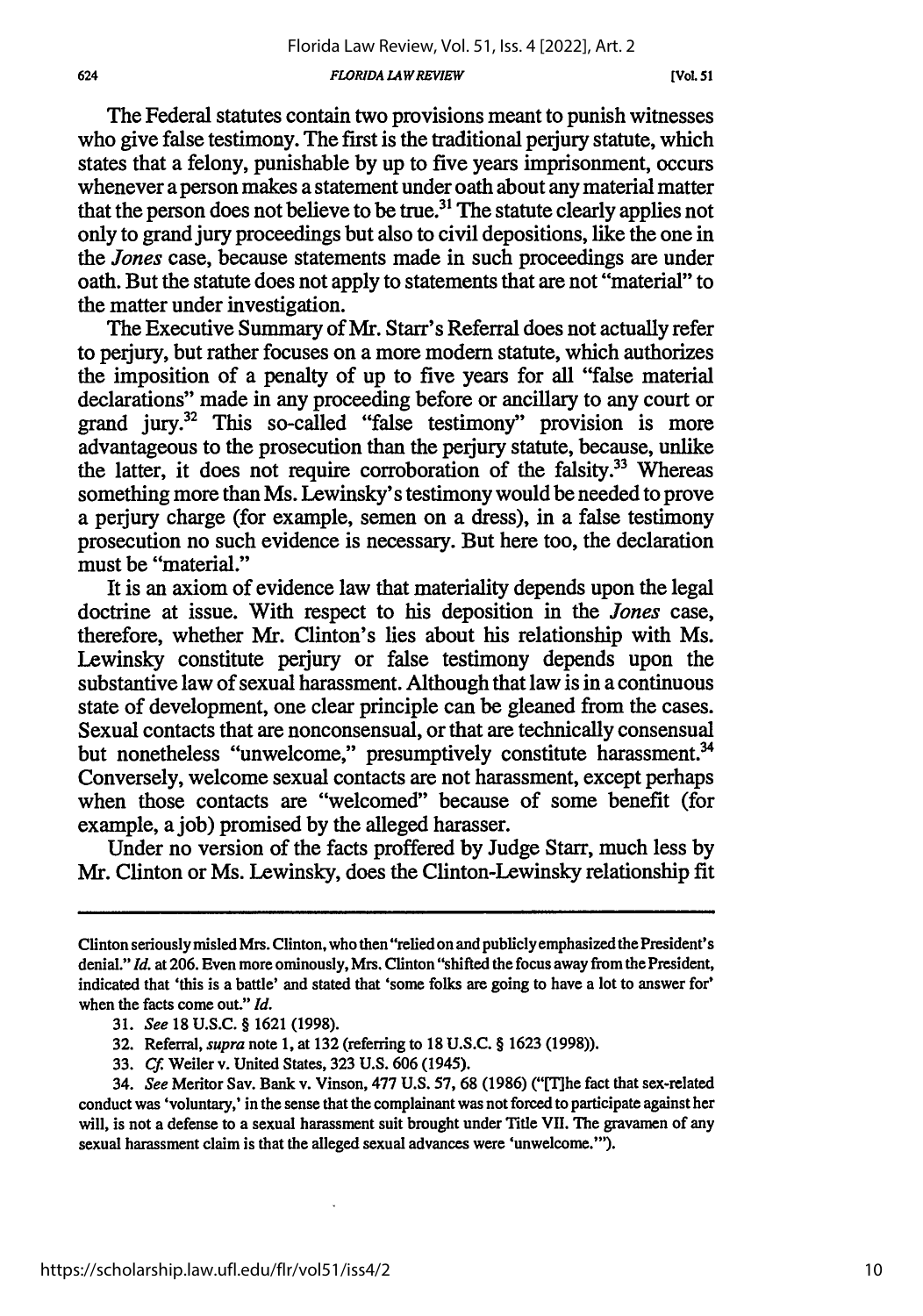*19991*

#### *ARTICLES OF IMPEACHMENT*

the definition of harassment.<sup>35</sup> Although this argument will be developed in detail below, simply quoting from Ms. Lewinsky's own deposition before the Senate offers sufficient support for this point:

**... I** felt that it was important to take the stand [and say] to the Jones people that this was ridiculous, that they were, they were looking at the wrong person to be involved in this. And, in fact, that was true. I know and knew nothing of sexual harassment.<sup>36</sup>

If the supposed victim of harassment herself insists there was no harassment issue, it is difficult to see how Mr. Clinton's denial of that relationship is material to a sexual harassment claim. Adding the fact that the Lewinsky matter took place years after the alleged incident with Ms. Jones, in a completely different context, the connection becomes even more strained.<sup>37</sup>

One might respond that Mr. Clinton was being questioned in a discovery setting, not at trial, and that materiality in the former context is much more broadly defined. The law in this area is somewhat mixed. Several courts have held that information sought during discovery is material for purposes of the perjury statute only if it would have a tendency to affect the outcome of the suit.<sup>38</sup> Even the judge who presided over the

**35.** This is true even under some of the broadest and most extreme views as to what constitutes sexual harassment. For example, even under the following list of actions that have been considered evidence of"unwelcomeness," and thus grounds for a sexual harassment claim, Monica Lewinsky would not qualify:

[S]ilence; a polite "no"; evasive behavior; laughing, smiling, or otherwise attempting to make light of the advance; backing away or withdrawing one's hands but not physically leaving the harasser's presence; maintaining eye contact; changing the subject; accepting a kiss on the cheek or a quick hug; the failure to complain.

Mary F. Radford, *By Invitation Only: The Proof of Welcomeness in Sexual Harassment Cases,* **72 N.C.L.** REv. **499,532** (1994).

**36.** *The President's Trial; From Clinton's Lawyers: 'Her Testimony Exonerated the President,'* N.Y. **TIMES,** Feb. **7, 1999,** at 40.

**37.** *Cf., e.g.,* Mitchell v. Hutchings, **116** F.R.D. 481, 484 **(D.** Utah **1987)** ("[Elvidence of sexual conduct which is remote in time or place to plaintiff's working environment is irrelevant.").

Indeed, a good argument can be made that, under the general evidentiary ban on propensity evidence, *see, e.g.,* **FED.** R. **EVID.** 404(a), no information about other relationships, even ones that are clearly harassing, is admissible in a sexual harassment suit unless the plaintiff is trying to show hostile work environment or employer knowledge of the harassment, neither of which were at issue in *Jones.* Diane Mazur, *Sex and Lies* (in preparation, manuscript on file with authors).

**38.** *See, e.g.,* United States v. Clark, **918 F.2d** 843, **847** (9th Cir. **1990);** United States v. Adams, **870 F.2d** 1140, 1146-48 (6th Cir. **1989).**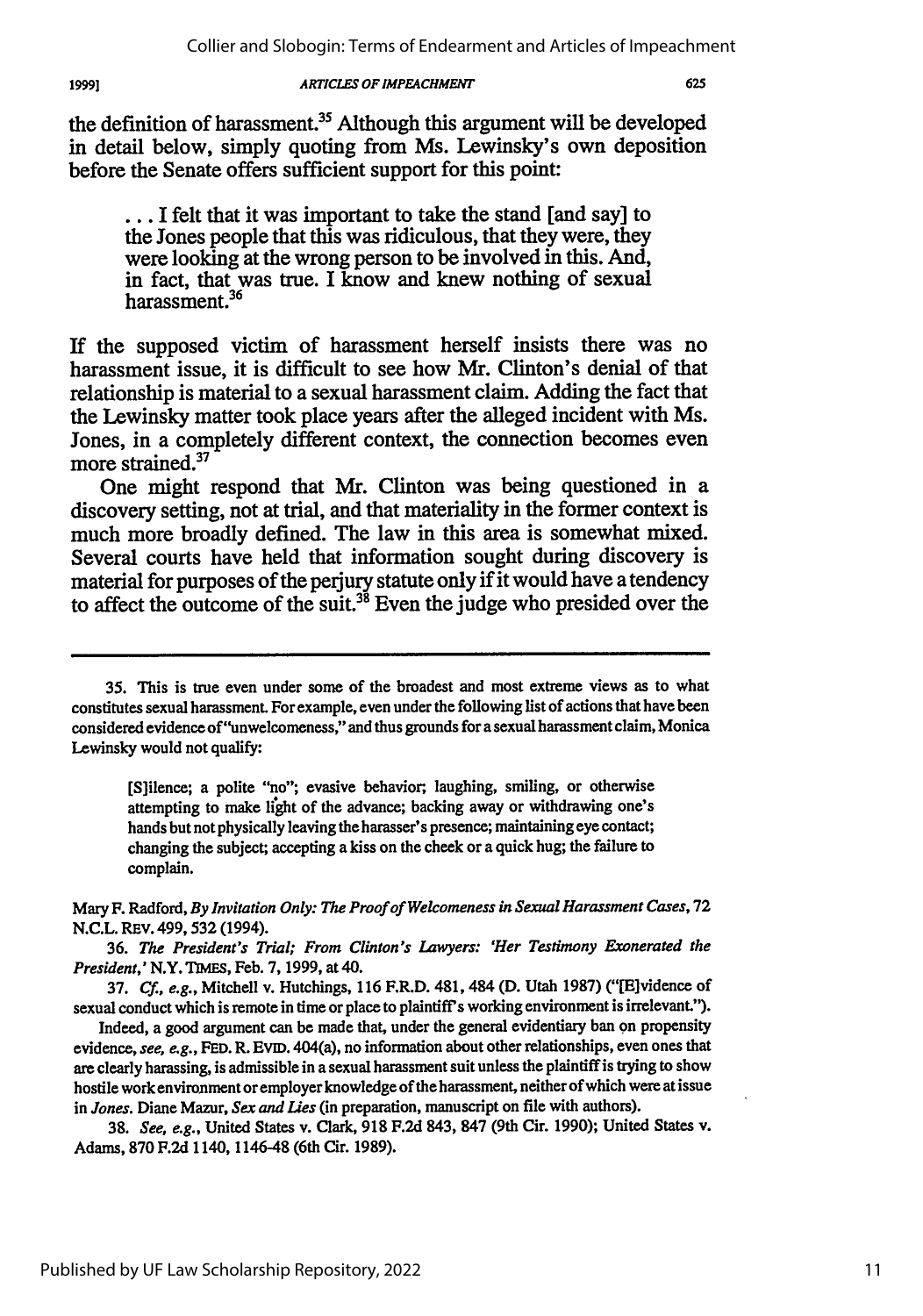discovery proceedings decided in effect that the Lewinsky matter was immaterial in this sense. As Judge Wright concluded in a subsequent Memorandum Opinion and Order, "[Tjhis case was dismissed on summary judgment as lacking in merit-a decision that would not have changed even had the President been truthful with respect to his relationship with Ms. Lewinsky."<sup>39</sup>

Other courts have concluded, much more generously, that any information that might lead to discovery of admissible evidence is material for perjury purposes.<sup>40</sup> Even under the latter definition, however, the Lewinsky matter is immaterial. As will be shown in the following Part, nothing about the Clinton-Lewinsky affair would have led to anything that might have helped Ms. Jones in her sexual harassment suit against Mr. Clinton.

This conclusion, even if accepted, does not end the inquiry into whether Mr. Clinton's testimony in the *Jones* case constituted a constitutional "high Crime or Misdemeanor." As noted above, the latter phrase is not coextensive with the criminal law and may encompass actions not considered criminal **by** statute. But if **perjury** and false testimony charges based on Mr. Clinton's civil deposition were impossible to prove,<sup>41</sup> we should at least hesitate before consigning his false deposition testimony to the category of impeachable offenses.<sup>42</sup>

Perhaps recognizing these difficulties, the House of Representatives did

41. Although materiality is ajury issue, our argument here is that misrepresentation about the Lewinsky affair was, as a matter of law, immaterial; as will be shown in the following Part, no rational jury could decide otherwise. **Cf.** United States v. Gaudin, 115 **S. Ct.** 2310 (1995).

42. This discussion does not dispose of the obstruction of justice charges. Assuming Mr. Clinton did **try** to influence witnesses in the manner alleged by the Starr Referral, the relevant statutes may apply. *See supra* note *5; see also* **18 U.S.C.** §§ 1505,1512 (1998). Here too, however, the case is by no means airtight. First, although the tampering statutes do not have a materiality limitation, a conclusion that the Lewinsky matter is immaterial might influence the factfinder considering tampering charges. It would seem more than a little odd to punish a person for lying to a third party when we cannot punish the same lie told to a judicial body. Second, and more important, these statutes are designed primarily to punish the use of force or intimidation against potential witnesses, which does not appear to apply to Mr. Clinton's actions. Although "misleading ... with intent to influence" testimony is also penalized under 18 U.S.C. § **1512(b)(1) (1998),** courts have been extremely careful in applying this part of the statute. They have made clear, for instance, that it does not apply to coaching a witness (relevant to Mr. Clinton's actions with respect to Ms. Lewinsky and Ms. Currie). *See* United States v. Poppers, **635** F. Supp. 1034 (N.D. IIl. 1986). Courts have also held that the alleged tamperer must have taken specific actions that made clear to the witnesses that they should lie during an official proceeding (relevant to Mr. Clinton's lies to his staff). *See* United States v. Frankhauser, 80 F.3d 641 (1st Cir. 1996); United States v. Kelley, 36 F.3d 1118 (D.C. Cir. 1994); United States v. King, **762** F.2d **232 (2d** Cir. 1985); United States v. Griffin, 463 **F.2d 177** (10th Cir. **1972).**

<sup>39.</sup> Jones v. Clinton, 36 F. Supp. 2d 1118, **1131 (E.D.** Ark. **1999).**

*<sup>40.</sup> See,* e.g., United States v. Kross, 14 F.3d **751,** 754 **(2d** Cir. 1994); United States v. Holley, 942 F.2d 916, 924 (5th Cir. 1991).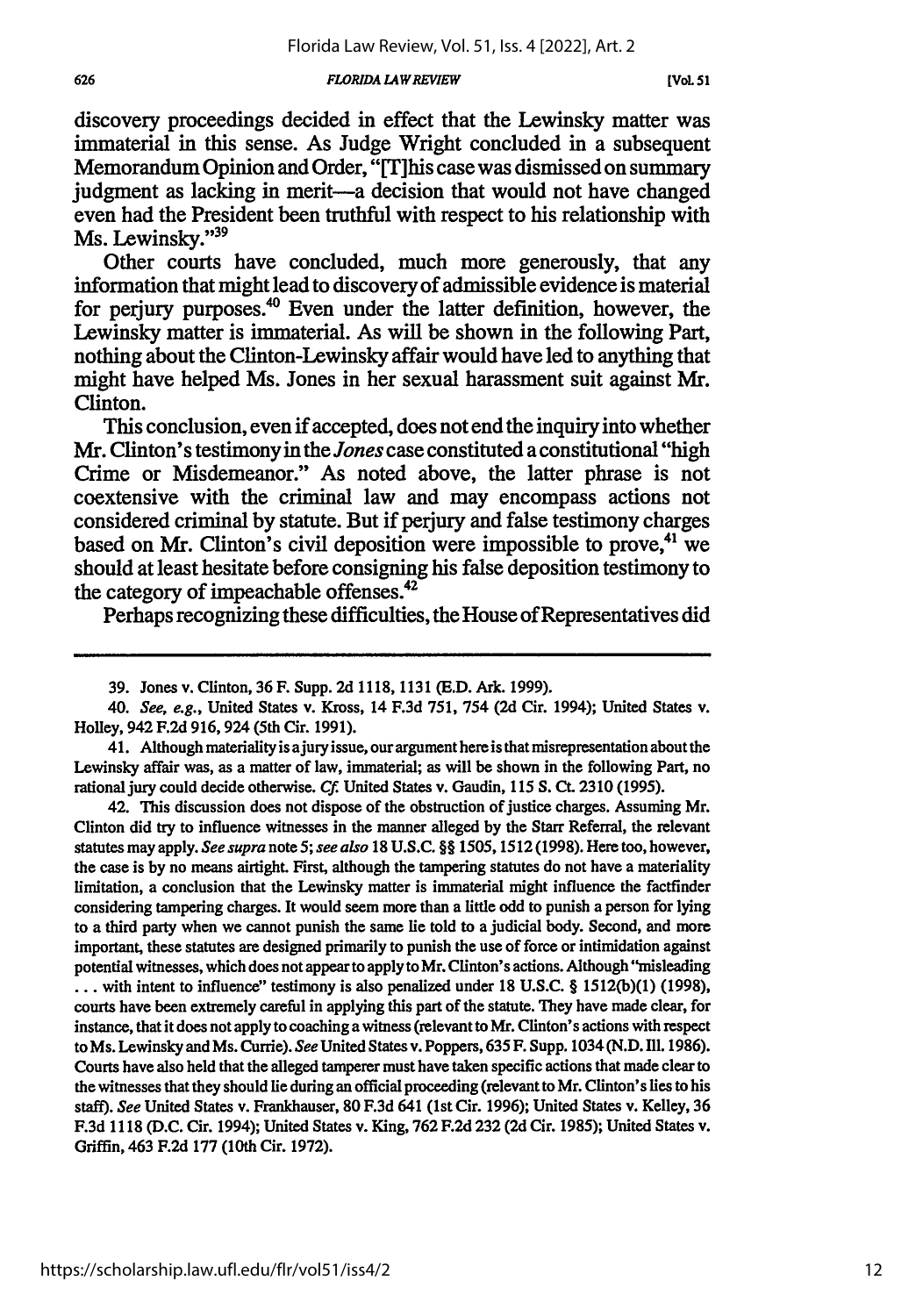not forward to the Senate the Article of Impeachment concerning perjury or false testimony in the *Jones* case. However, it did vote to impeach the President with respect to his grand jury testimony. The first Article specifically charged President Clinton with providing "perjurious, false and misleading testimony to the grand jury concerning... *prior* perjurious, false and misleading testimony he gave in a Federal civil rights action brought against him."'43

As the word "prior" emphasizes, one of the main issues before the grand jury was whether Mr. Clinton had committed the crimes of perjury or false testimony in the *Jones* case. To determine that, the grand jurors needed to determine whether, among other things, Mr. Clinton had lied in his deposition, and if so, whether such lies were material to the sexual harassment issues.

Thus, materiality with respect to perjury or false testimony could be accorded much greater scope in the grand jury proceeding than in the *Jones* case. In the former proceeding, not only questions that sought to determine whether sexual harassment occurred, but also questions seeking simply to establish whether Mr. Clinton had lied about his encounters with Ms. Lewinsky could be said to demand material information. And questions about whether Mr. Clinton touched Ms. Lewinsky and, if so, which parts of her he touched, might be said to fall into this latter category.

The problem with this definition of materiality is that it makes any lie in a prior proceeding, regardless of its initial irrelevance, grounds for a periury prosecution if it is repeated to a grand jury investigating that proceeding. Suppose, for instance, Jones's lawyers had asked Mr. Clinton what the capital of Mongolia is, and that the grand jury, suspecting his answer to that question was perjured, had repeated the same question. Under the broad definition of materiality described above, a second false answer would constitute perjury. Yet it is hard to consider such an answer a worthy basis for a perjury prosecution, precisely because it is hard to see how such a question could have led to anything material in the first proceeding. An immaterial question in a civil deposition should not become material simply by virtue of being repeated by a grand jury, it could be argued, unless the answer would tend to establish *whether or not* it had been material in the first forum.<sup>44</sup>

19991

<sup>43.</sup> Impeachment of the President, *supra* note 6, at 2 (emphasis added).

<sup>44.</sup> Indeed, it might even be questioned whether lying about prior, *material* lying should be considered a "new" crime. If it is, then so is lying about lying about lying, and so forth. Mr. Clinton could be subjected to an endless series of grand jury investigations, each finding perjury in the previous one, even if in every case Mr. Clinton simply repeated verbatim his denial that he had ever lied.

Nonetheless, the House Judiciary Committee explicitly adopted this line of reasoning in its final report on the impeachment of President Clinton: "ITihe Committee has concluded that President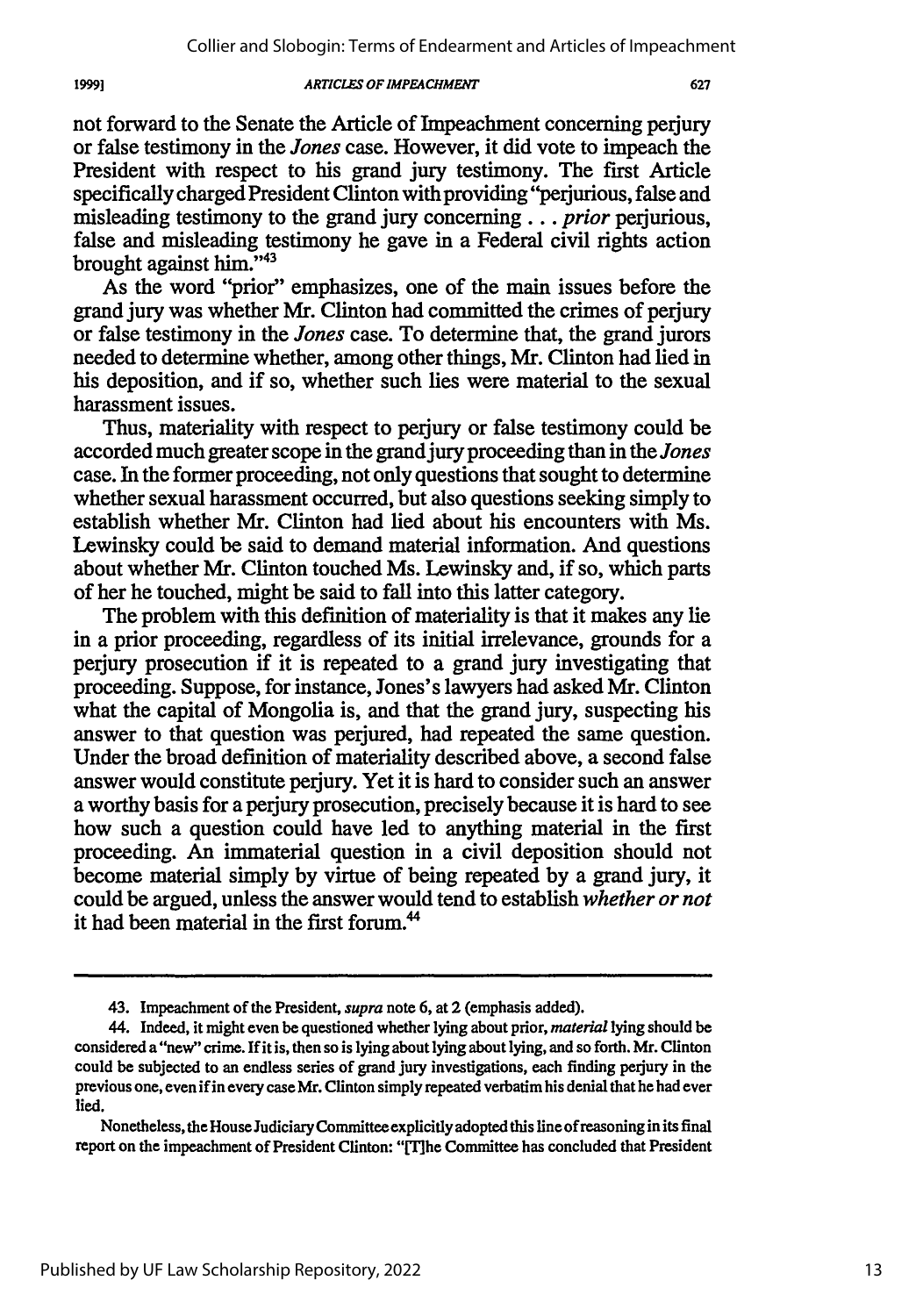We argued in the previous Part that, given the hypothetical and ambiguous answers Mr. Clinton gave to the grand jury, it may be that nothing false was said. Here the point is that even if Mr. Clinton did lie or contradict himself in front of the grand jury, there are some outer limits on what can plausibly be considered "material" in that setting. Even the House Judiciary Committee that prepared the articles of impeachment against President Clinton seemed to recognize this: "As one of the matters the grand jury was considering was the OIC's investigation of 'whether Monica Lewinsky or others had violated federal law in connection with the *Jones v. Clinton* case,' materiality would be determined by whether the President's affair with Ms. Lewinsky was material to that case."45 Accordingly, in evaluating whether perjury occurred in the grand jury proceeding, we should not ignore the underlying materiality of Mr. Clinton's testimony in the *Jones* case.

# **III.** MR. **CLINTON'S "RELATIONSHIPS"**

To understand the argument that questions about Mr. Clinton's relationship with Ms. Lewinsky were immaterial not only to the Jones litigation but also to the grand jury inquiry, an in-depth comparison of Mr. Clinton's respective relationships with both Ms. Jones and Ms. Lewinsky is necessary. Here, the relevant facts are presented. It is left to the reader to decide whether, in the final analysis, Mr. Clinton's lies were material in either the civil or criminal context.<sup>46</sup>

### *A. Ms. Paula Jones*

We know very little about Mr. Clinton's "relationship" with Paula Jones; evidently, there is not much to know. As Ms. Jones acknowledges, "the underlying facts are relatively simple."47

According to Ms. Jones, she was once invited to a hotel suite by Mr. Clinton in 1991 while Clinton was Governor of Arkansas. Although they "had met for the first time only a few minutes earlier."<sup>48</sup> Mr. Clinton allegedly

Clinton made multiple perjurious, false and misleading statements during his deposition in the case *of Jones v. Clinton.* Thus, his assertion before the grand jury that he did not violate the law in the deposition is itself a perjurious, false, and misleading statement .... **."** Impeachment of the President, *supra* note 6, at **39.**

*<sup>45.</sup> Id.*

<sup>46.</sup> We admit to being less convinced ourselves of the immateriality of the grand jury testimony than of the civil deposition testimony, given the grand jury's broad charge to determine whether Mr. Clinton committed perjury during the civil litigation.

<sup>47.</sup> Brief for Appellant at i, Jones v. Clinton, (8th Cir. 1998) (No. 98-2161).

<sup>48.</sup> **Id.** at 34.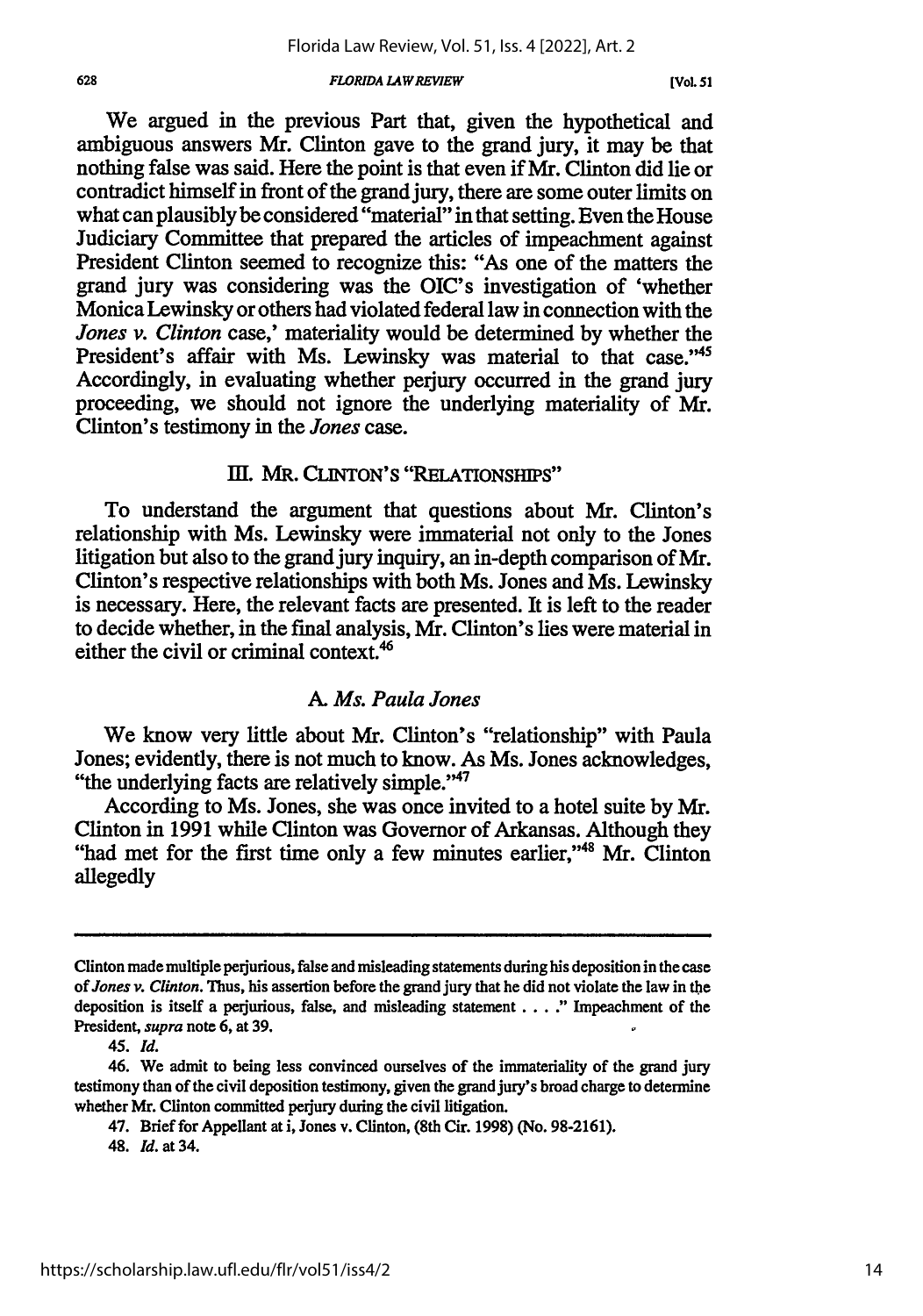took Mrs. Jones's hand and pulled her toward him. She removed her hand and unmistakably communicated her unwillingness to participate in sexual relations. Undeterred, Mr. Clinton made suggestive remarks to her, including "I love your curves." He attempted to kiss her on the neck, but she would not let him. He placed his hand on her leg and began moving his hand toward her pelvis. She again broke away from him and again made it clear that his advances were unwelcome.<sup>49</sup>

Finally, Mr. Clinton allegedly exposed himself and made sexual advances, which "[Ms. Jones] refused."50

The key points about this encounter are usefully summarized in Ms. Jones's appellate brief:

Mr. Clinton's advances to Mrs. Jones were unwelcome.... She never said or did anything to suggest to Mr. Clinton that she was willing to have sex with  $\lim_{n \to \infty}$ ... During the time they were together in the hotel suite, she resisted his advances although she was stunned by them and intimidated by who he was.<sup>5</sup>

Ms. Jones alleged that, as a result of this encounter, she was discriminated against by her employment supervisors who, among other things, "failfed] to give her flowers on Secretary's Day in 1992, even though all the other women in the office received flowers."<sup>52</sup> Ms. Jones also claimed that she suffered severe emotional distress and asserted that she was still "unable to watch Mr. Clinton on television **...** without experiencing mental anguish."<sup>53</sup>

### *B. Ms. Monica Lewinsky*

By comparison, we know a great deal about President Clinton's relationship with Monica Lewinsky. Indeed, thanks in part to Mr. Starr's voluminously detailed Referral, we probably know much more about this relationship than we could ever have wanted to know.

Mr. Clinton's relationship with Monica Lewinsky was dramatically different from the above-described encounter with Paula Jones, and the most dramatic evidence of that difference is provided by the Starr Referral

<sup>49.</sup> *Id.* at 22.

**<sup>50.</sup>** *Id.*

**<sup>51.</sup>** *lit* at **8.**

**<sup>52.</sup>** Jones v. Clinton, **990** F. Supp. **657, 665 (E.D.** Ark. **1998).**

**<sup>53.</sup>** *See* Brief for Appellant, **supra** note 47, at i.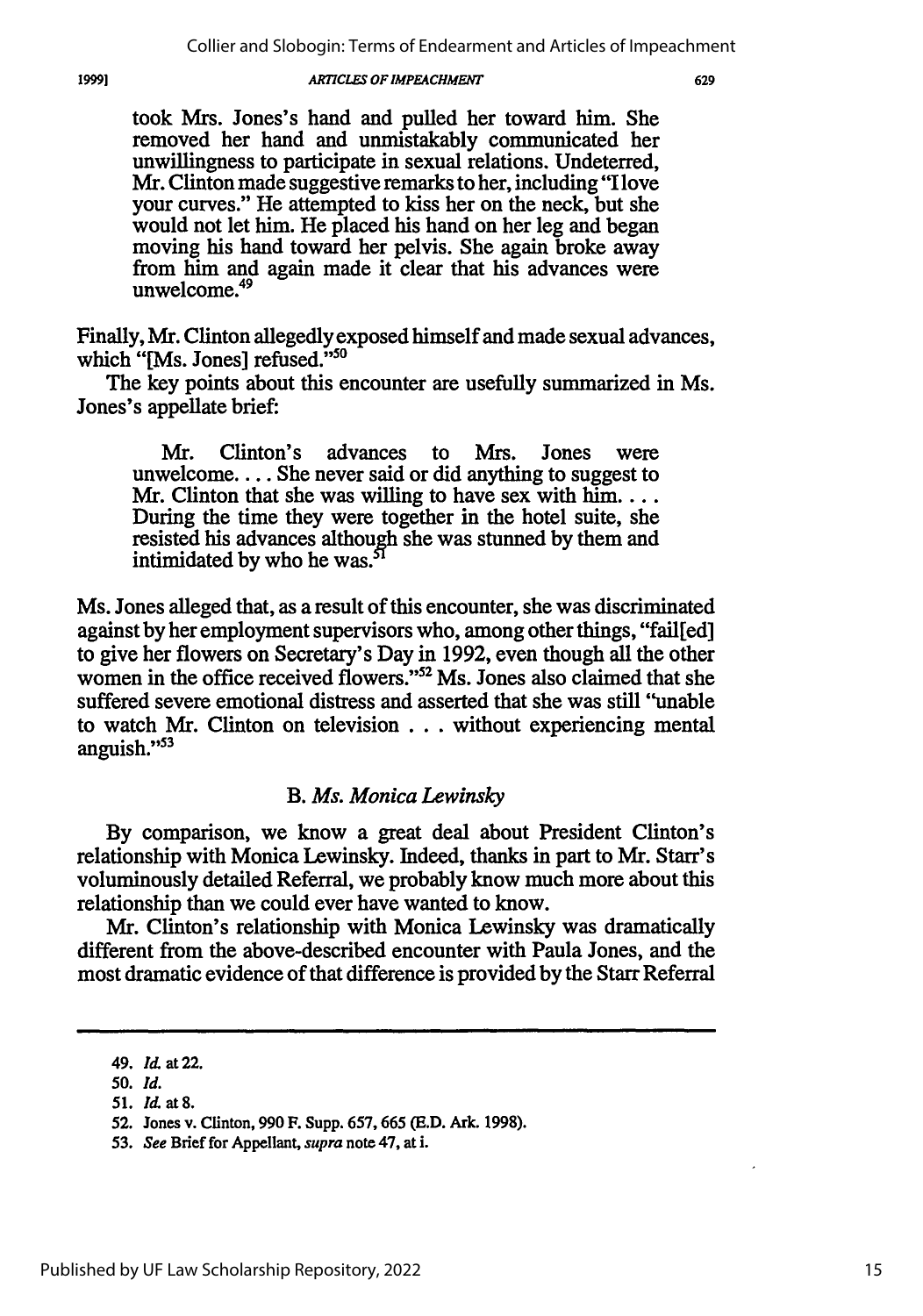itself. For the Lewinsky investigation, "a massive quantity of evidence was available."54 Moreover, much of that evidence is highly detailed in nature. According to Mr. Starr, "[The detail is critical. The detail provides credibility and corroboration."<sup>55</sup> But ultimately the devil is in the details, so to speak, because the more details Mr. Starr piles on, the weaker his case becomes.

This evidence may be categorized as follows: (1) initial encounter; (2) extent of relationship; (3) exchanges of gifts, cards, and messages; (4) emotional attachment ("love"); and (5) partial replacement of Mrs. Clinton.

### 1. The Initial Encounter

In July of 1995 Monica Lewinsky began work as a White House intern. After one month, she and the President began what she characterized as "intense flirting."<sup>56</sup> At departure ceremonies and other events, "she made eye contact with him, shook hands, and introduced herself."<sup>57</sup> As this continued during the following months, Ms. Lewinsky told various friends that she had "a big crush" on the President.<sup>58</sup>

On November 15, 1995, Ms. Lewinsky and the President talked alone in the Chief of Staff's office. "In the course of flirting with him, she raised her jacket in the back and showed him the straps of her thong underwear, which extended above her pants."<sup>59</sup> Later that evening, Ms. Lewinsky and the President were alone in another office. "She told him that she had a crush on him. He laughed, then asked if she would like to see his private office."<sup>60</sup> Ms. Lewinsky accompanied the President to the private office where, according to her, "[w]e talked briefly and sort of acknowledged that there had been a chemistry that was there before and that we were both attracted to each other and then he asked me if he could kiss me."<sup>61</sup> Ms. Lewinsky said yes, and they kissed. Before returning to her desk, "Ms. Lewinsky wrote down her name and telephone number for the President."<sup>62</sup>

Several hours later that same evening, the President invited Ms. Lewinsky to another rendezvous, and she agreed. Ms. Lewinsky "had an idea" as to why the President wanted to meet with her.<sup>63</sup> Once alone in another office, they kissed, and then had their first sexual encounter.

- 61. Id.
- 62. *Id.* 63. Id.
- 

<sup>54.</sup> Referral, *supra* note 1, at 14.

*<sup>55.</sup> Id.* at 134.

**<sup>56.</sup>** *Id. at 27.*

**<sup>57.</sup>** Id.

**<sup>58.</sup> I.** at 27-28.

**<sup>59.</sup> Id.** at **29.**

**<sup>60.</sup> Id.**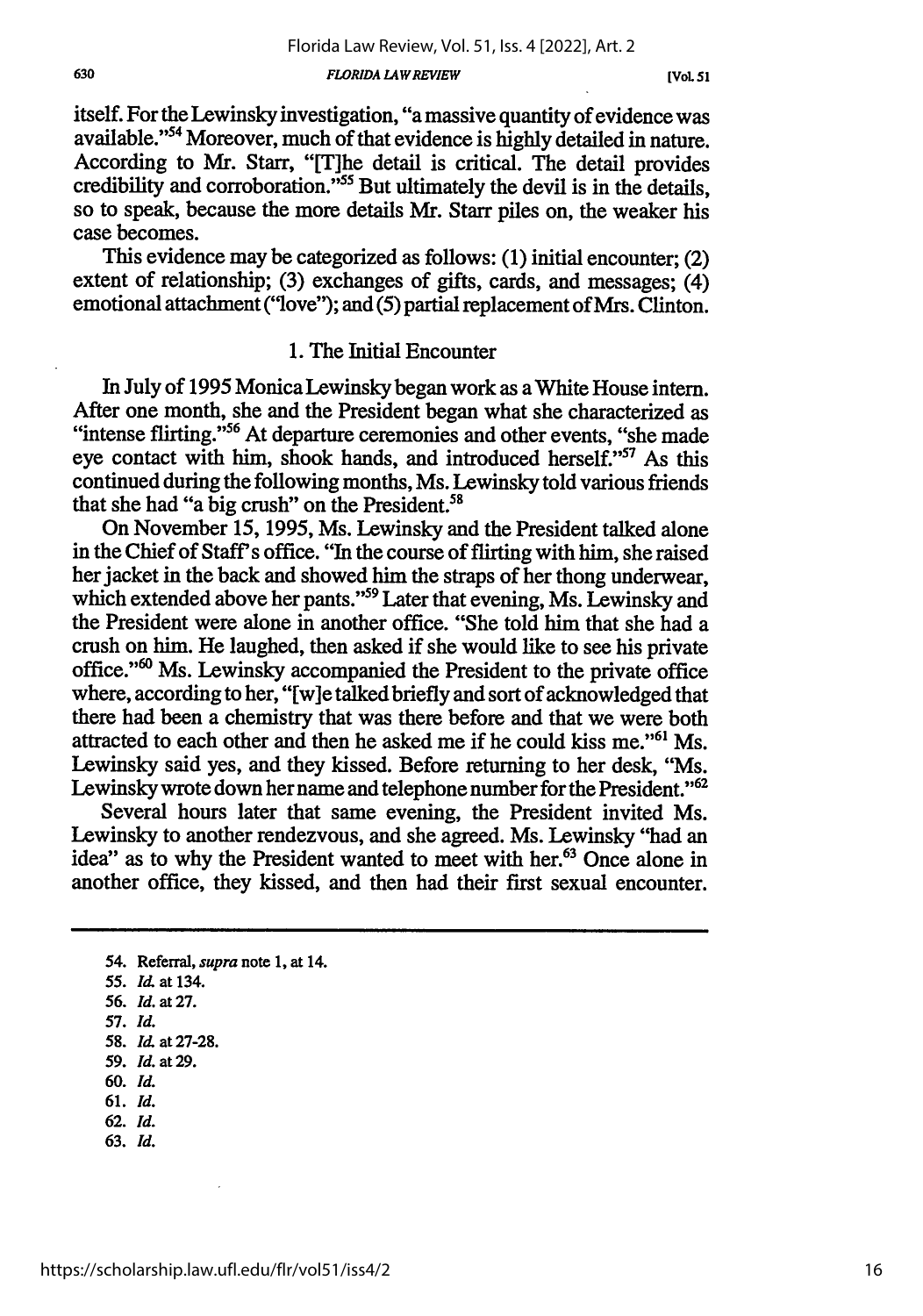(When asked later "[w]ho actually initiated" sexual contact, Ms. Lewinsky replied: **"I** did." This was "an approach she trie[d] to repeat at virtually every subsequent opportunity.") $^{64}$  Toward the end of this sexual encounter, the President "told Ms. Lewinsky to stop."'6 In her recollection, "I told him that I **wanted...** to complete that. And he **said...** that he needed to wait until he trusted me more."<sup>66</sup>

**If** the President's relationship with Ms. Lewinsky had ended after this encounter, it would have been at its point of greatest similarity with the Paula Jones encounter. Nevertheless, even at this initial stage, great differences are obvious. The factors summarized in Ms. Jones's appeals brief may usefully be reformulated as follows:

Mr. Clinton's advances to Ms. Lewinsky were welcome.... She said and did a number of things to suggest to Mr. Clinton that she was willing **to have sex with** him .... During the time they were together, she did not resist his advances, nor was she stunned **by** them or intimidated **by** who he was.67

Thus, even as to this initial stage, Professor Priest cannot be correct in asserting that "[tihe only real difference" between the Lewinsky and Jones encounters "is that Ms. Lewinsky accepted the proposition... [and] Ms.

- **Q.** How did it come about? Was that something that you decided to do, or did the President either, through his actions or words, indicate to you that he wanted that?
- A. I don't really remember. I mean, it was a mutual... it was the course of being intimate. I mean, it was the course of having this kind of a relationship, that you-sometimes he initiated **it,** sometimes I initiated it.

I mean, it was, it was the passion of the moment.... I always felt that we sort of just, we both really went to a, to a whole other place together sexually.

- Q. Is it fair to say you were both trying to please each other by doing different things?
- **A.** Yes. Yes.

Id.

1999]

<sup>64.</sup> Deposition of Monica **S.** Lewinsky, Jones v. Clinton, **7-8** (Aug. **26, 1998)** *available in* (last visited July 22, **1999)** <http://o-zone.starbanner.com/Clinton/> [hereinafter Lewinsky Deposition]; cf *id.* at **8** ("If **I** remember correctly **[, I** started it].").

**<sup>65.</sup>** Referral, *supra* note **1,** at **29.**

**<sup>66.</sup>** *Id.* at 29-30 **&** n.161.

**<sup>67.</sup>** Brief for Appellant, *supra* note 47. *See also* Lewinsky Deposition, *supra* note 64, at **31.**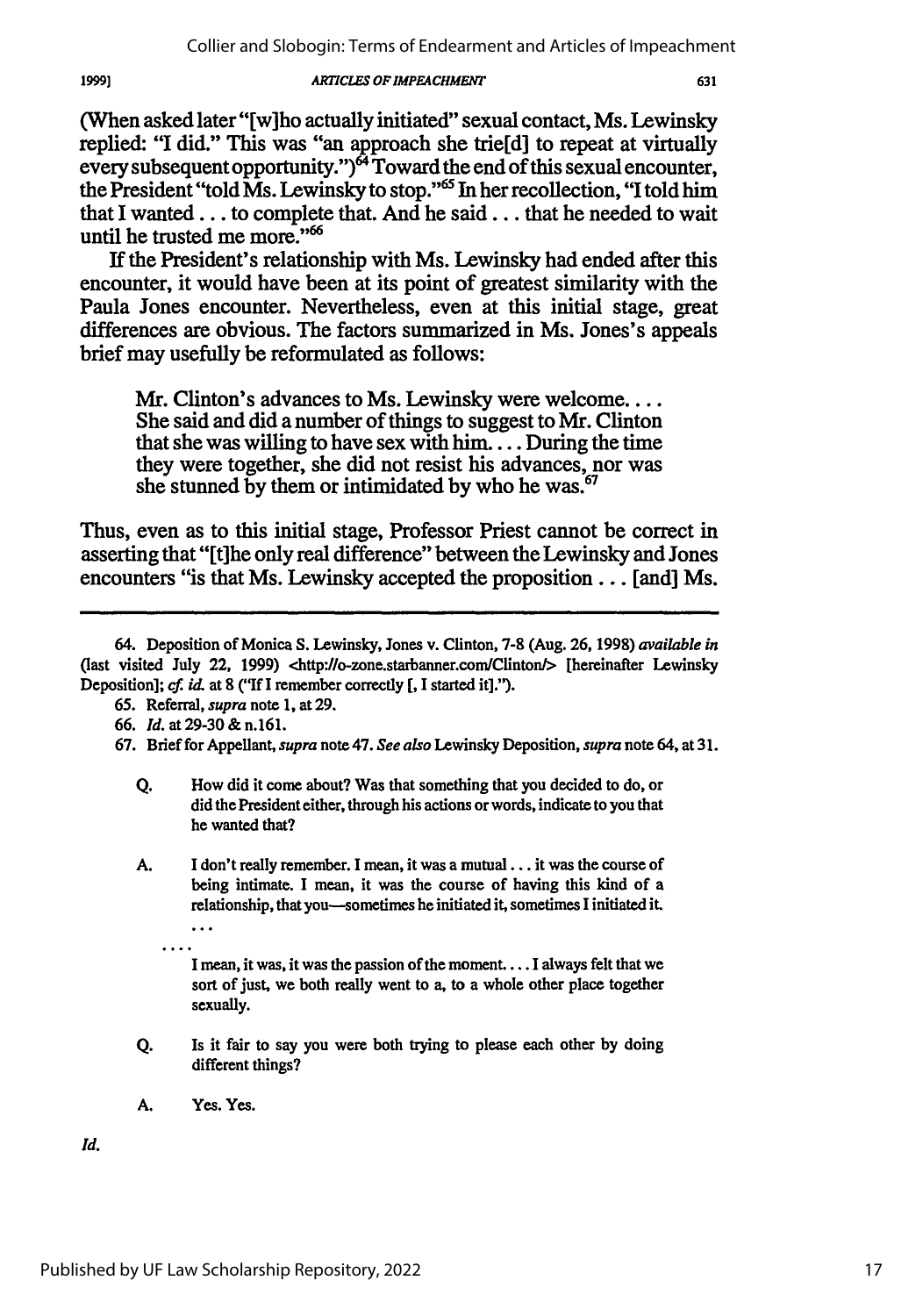Jones refused."<sup>68</sup> One might as well say that "the only real difference" between cashing a check at a bank and attempting to rob it is that the bank accepts your proposition in the first case and refuses it in the second.

### 2. Extent of Relationship

But of course, the President's relationship with Monica Lewinsky—unlike that with Paula Jones—did not end after a single encounter. Instead, it continued for another two years—up to the time of the President's deposition in the *Jones* case.

During that time-frame the President and Ms. Lewinsky saw each other on numerous occasions; fully ten sexual encounters were documented by the Office of the Independent Counsel.<sup>69</sup> They had approximately fifty telephone conversations, many of a romantic or sexual nature, and most of which were initiated by the President, sometimes well after midnight.<sup>70</sup>

Also during this time "Ms. Lewinsky and the President exchanged numerous gifts."<sup>71</sup> Apparently, she gave him about thirty-eight items, and he gave her about eighteen.72

In the Starr Referral, sexual encounters are prominently described, "[b]ut as the above descriptions and the Narrative explain, the nature of the relationship, including the sexual relationship, was far more than that."<sup>73</sup> According to the Referral, "[a]s the relationship developed over time, Ms. Lewinsky grew emotionally attached to President Clinton."<sup>74</sup> And according to Ms. Lewinsky, the President told her that "he spent more time with me than anyone else in the world, aside from his family, friends and staff, which I don't know exactly which category that puts me in."'75

Each of these aspects of the relationship is analyzed in the following subsections.

## 3. Exchanges of Gifts, Cards, and Messages

As a separate "ground" for impeachment the Starr Referral states that the President "minimiz[ed] the number of gifts [he] had exchanged" with Monica Lewinsky,<sup>76</sup> and this ground was adopted by the House Judiciary

76. *ld.* at 151.

**<sup>68.</sup>** George L. Priest, *Why Clinton Lied,* **WALL STREET J.,** Sept. **23, 1998,** at **A22.**

<sup>69.</sup> *See* Referral, *supra* note **1,** at 133-37.

<sup>70.</sup> *See id.* at 19-20.

<sup>71.</sup> *Id.* at **21.**

<sup>72.</sup> *See id.* at 20, 157.

**<sup>73.</sup>** *Id.* at 149; *cf. id.* at 18 n.44 ("[Tlhis relationship **...** was a lot more than that to me.").

<sup>74.</sup> *Id.* at **18.**

**<sup>75.</sup>** *Id.* at **20.**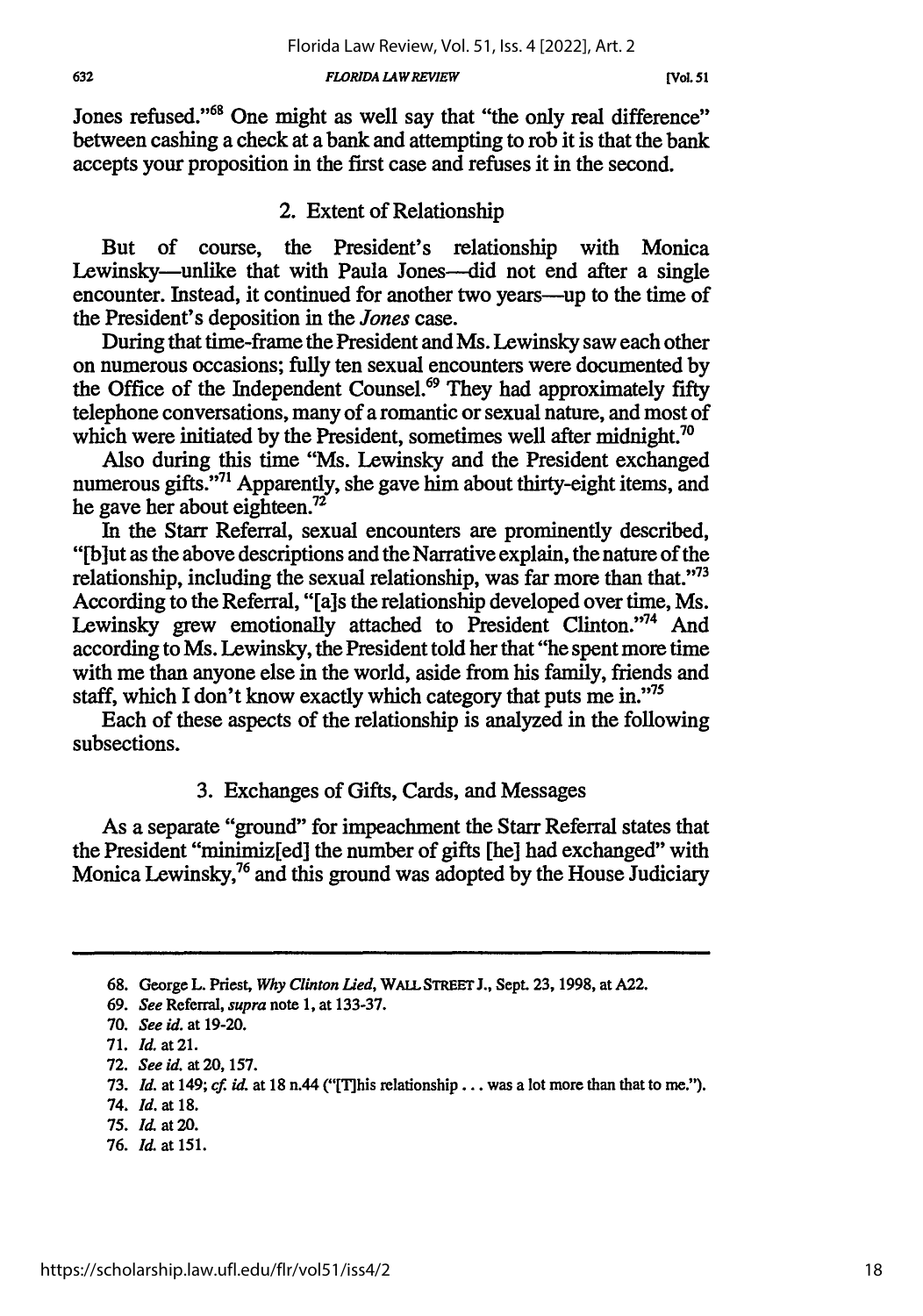Committee.<sup>77</sup>

Normally, however, sexual harassers and their victims do not exchange gifts. Logically, Mr. Clinton should have been "maximizing" the number of gifts he and Ms. Lewinsky exchanged; moreover, the Starr Referral should have been doggedly minimizing those exaggerated or inflated estimates of gifts exchanged, as material falsehoods made under oath.

Instead, the Referral proudly lists as evidence of an impeachable offense the fact that "no one delivered packages... as many times as Ms. Lewinsky did.... Many of the 30 or so gifts that she gave the President reflected his interests in history, antiques, cigars, and frogs [sic]."<sup>78</sup> Likewise, the House Judiciary Committee solemnly requested from the President the following stipulation:

- 41. As to each, do you admit or deny that you gave the following gifts to Monica Lewinsky at any time in the past?
	- a. A lithograph
	- b. A hat pin
	- c. A large "Black Dog" canvas bag
	- d. A large "Rockettes" blanket
	- e. **A** pin of the New York skyline
	- f. A box of cherry Chocolates
	- g. A pair of novelty sunglasses
	- h. A stuffed animal from the "Black Dog"
	- i. A marble bear's head
	- j. A London pin
	- k. A shamrock pin
	- 1. An Annie Lennox compact disc
	- m. Davidoff cigars<sup>79</sup>

And what was this detritus of a disastrous relationship supposed to prove? According to Mr. Starr, "A truthful answer to the questions about gifts at the Jones deposition would have raised further questions about the President's relationship with Monica Lewinsky. The number itself would raise questions about the relationship . . . .<sup>80</sup> However, we submit that a truthful answer about the many gifts would confirm that the relationship was even farther from one of sexual harassment than the initial encounters

<sup>77.</sup> *See The Testing of a President; Possible Counts Presented byRepublican Counsel,* N.Y. **TIMEs,** Oct. 6, 1998, at A20.

<sup>78.</sup> Referral, *supra* note 1, at 158,21; *cf. id.* at 157 ("[Ms. Lewinsky] almost always brought a gift or two when she visited.").

<sup>79.</sup> *The 81 Impeachment Questions Sent to Clinton by the Judiciary Panel's Chief,* N.Y. **TIMES,** Nov. 6, 1998, at A24.

<sup>80.</sup> Referral, *supra* note 1, at 159.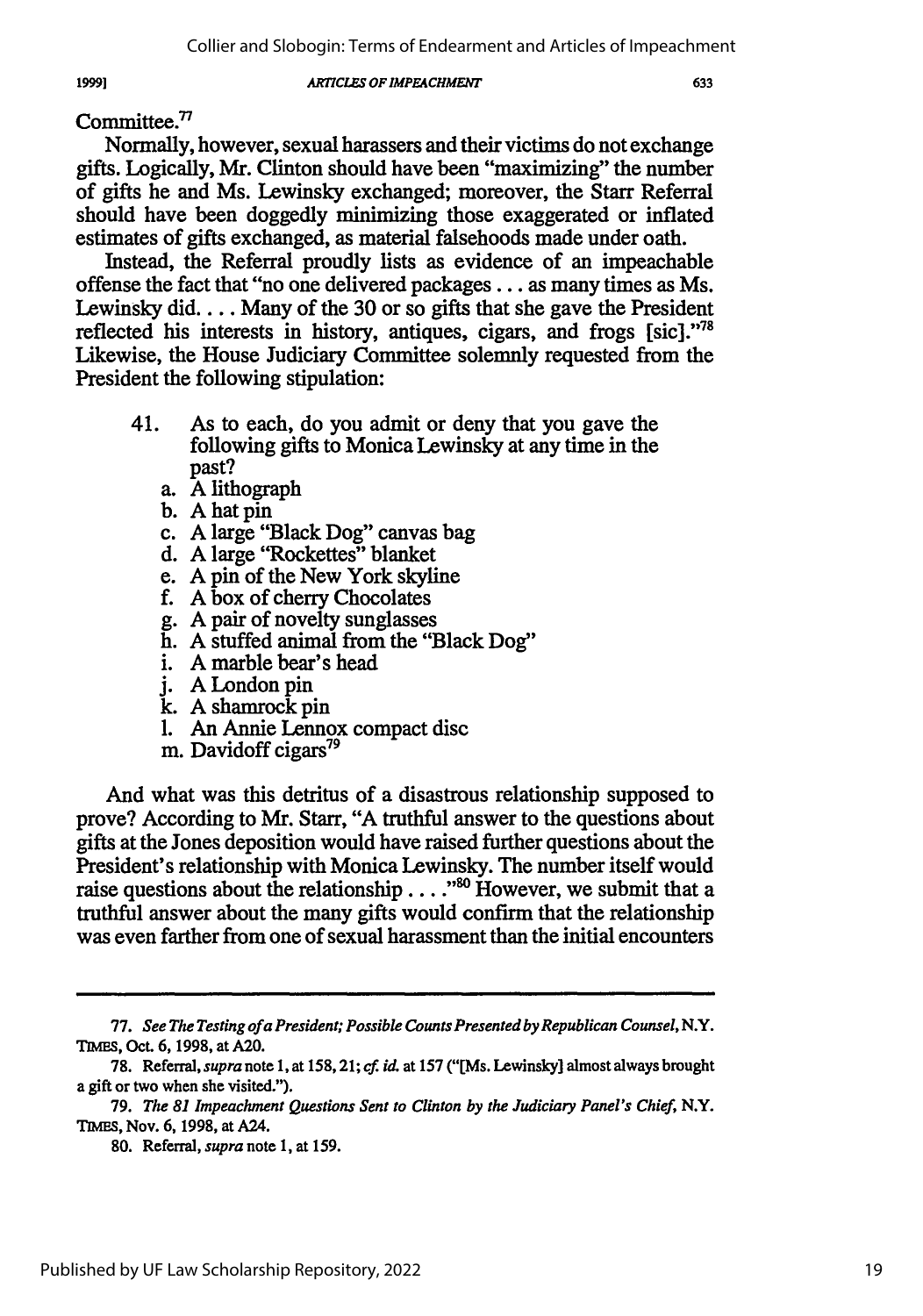suggested. Although such an answer *would* be a political or "public relations" disaster, it would have mitigated the President's legal problems.

4. Emotional Attachment ("Love")

The Starr Referral actually devotes a section to "Emotional Attachment," in which it is revealed that the President called Ms. Lewinsky "Sweetie," "Baby," and sometimes even "Dear."<sup>81</sup> During the President's grand jury appearance, Judge Starr's prosecutors were determined to get to the bottom of this:

- **Q.** She professed her love to you in these cards after the end of the relationship, didn't she?
- **A.** Well-
- Q. She said she loved you?
- A.... M ost of these messages were not what you would call over the top. They weren't things that, if you read them, you would say, oh, my goodness, these people are having some sort of sexual affair.
- Q. Mr. President, the question-
- A. But some of them were quite affectionate.
- Q. My question was, did she or did she not profess her love to you in those cards and letters that she sent to you after the relationship ended?
- A. Most of them were signed, "Love," you know, "Love, Monica." I don't know that I would consider-I don't believe that in most of these cards and letters she professed her love, but she might well have. I—but, you know, love can mean different things, too . . . .<sup>82</sup>

Lying about a long-term relationship of deep emotional attachment would not be material to a sexual harassment lawsuit. Logic would dictate that Mr. Clinton should agree that his relationship with Ms. Lewinsky was precisely of that sort. And in fact, there is plenty of evidence (all highly embarrassing and politically damaging, of course) to support such a view, most of it obligingly provided by the Starr Referral itself.

**<sup>81.</sup>** *Il* at 18-19.

**<sup>82.</sup>** Clinton Grand Jury Testimony, *supra* note 17, at 47-48.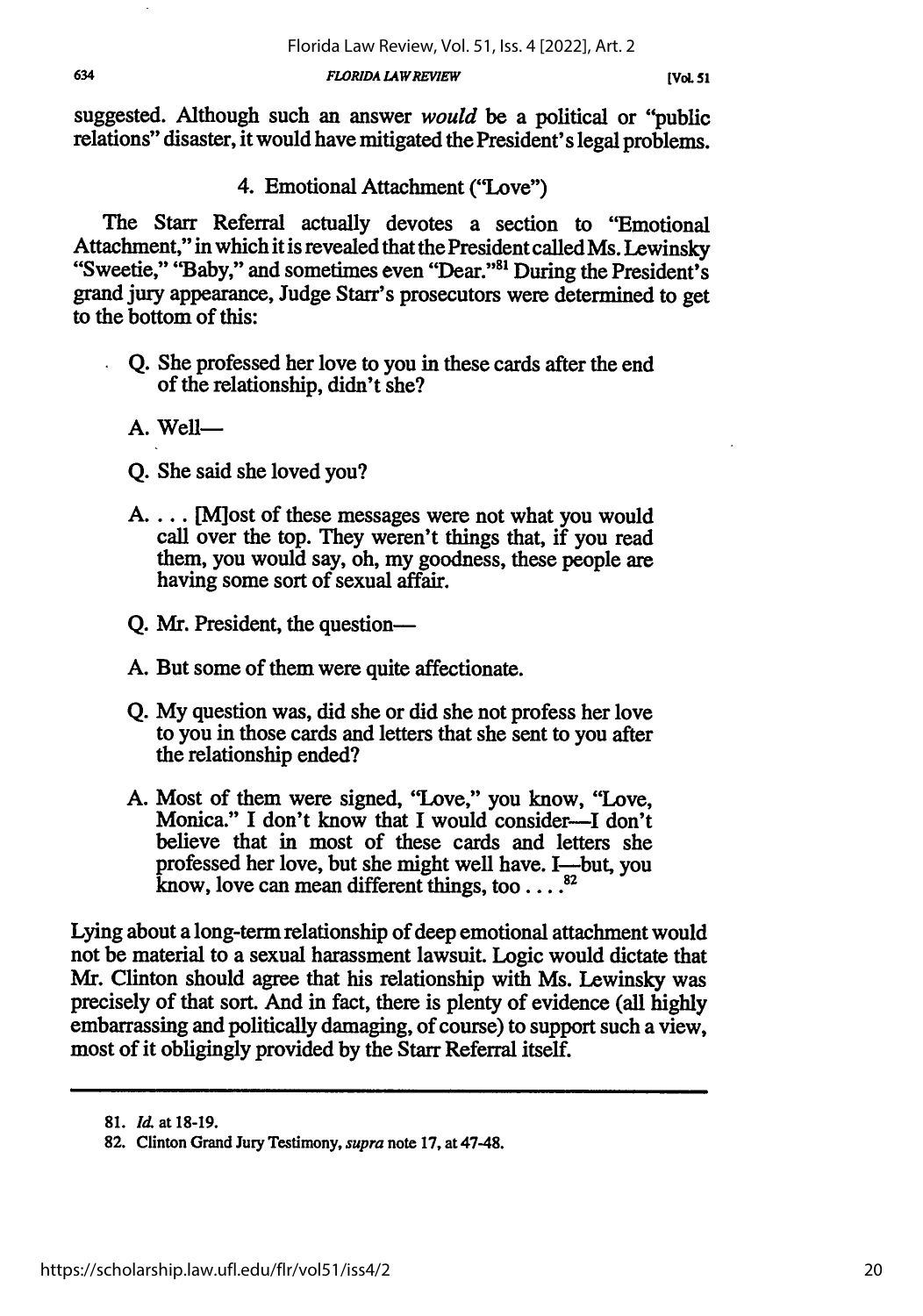Monica Lewinsky lends new meaning to the expression "star-struck." Summarizing her for the grand jury, Vernon Jordan recalled, "I was listening to a bobby-soxer who was mesmerized by Frank Sinatra."<sup>83</sup> Mr. Jordan testified that he "felt the need to remind Ms. Lewinsky that the President is the 'leader of the free world.'"<sup>84</sup> In typical fashion, Ms. Lewinsky wrote the President: "I know that what is going on in the world takes precedence, but I don't think what I have asked you for is unreasonable.... I need you right now," she explained, "not as [the P]resident, but as a man."<sup>85</sup>

The Referral notes that, as the relationship developed over time, "Ms. Lewinsky grew emotionally attached to President Clinton. She testified: 'I never expected to fall in love with the President. I was surprised that I did.' Ms. Lewinsky told him of her feelings. At times, she believed that he loved her too."<sup>86</sup> Nevertheless, problems eventually began to emerge. In an unsent letter to the President, Ms. Lewinsky wrote that "I was so sure that the weekend after the election you would call me to come visit and you would kiss me passionately and tell me you couldn't wait to have me back. ... Instead I didn't hear from you for weeks and subsequently your phone calls became less frequent."87

This became a familiar refrain in the latter parts of the relationship. Ms. Lewinsky wrote a friend, for example, that "I just don't understand what went wrong, what happened? How could he do this to me... now when we could be together?"<sup>38</sup> But around the same time she was still placing a Valentine's Day advertisement for "Handsome" in the *Washington Post,* in hopes that the President "will call and say "Thank you for my love note.<br>I love you. Will you run away with me?"<sup>89</sup> Finally, Ms. Lewinsky, "weeping, tried to persuade the President not to end the sexual relationship, but he was unvielding, then and subsequently."<sup>90</sup> And even after the relationship had become front-page news, even after her life had been changed irreparably and she found herself facing serious criminal charges, "Ms. Lewinsky... stated repeatedly that she does not want to hurt the

**1999)**

**87. Id.** at *51;* **cf.** *id.* at 64 (Ms. Lewinsky "was often distraught and sometimes in tears over her inability to get in touch with the President.").

**88.** *Id.* at **51.**

<sup>83.</sup> *The Testing of the President: The Overview; Panel Releases Conversations Taped by Tripp,* **N.Y. TMES, Oct. 3, 1998,** at **Al.** Ms. Lewinsky's therapist testified that the President "became Lewinsky's life." Referral, *supra* note 1, at 140.

<sup>84.</sup> Referral, *supra* note 1, at 94.

**<sup>85.</sup> Id.** at **85.**

**<sup>86.</sup> Id.** at **18; cf. id.** at **91** ("When he doesn't put his walls up, it is always heavenly.").

**<sup>89.</sup> Id.** at **56-57** n.419.

**<sup>90.</sup>** Referral, *supra* note **1,** at **63;** *cf* **id.** at 74 ("Any normal person would have walked away from this .... **I** can't let go of you.").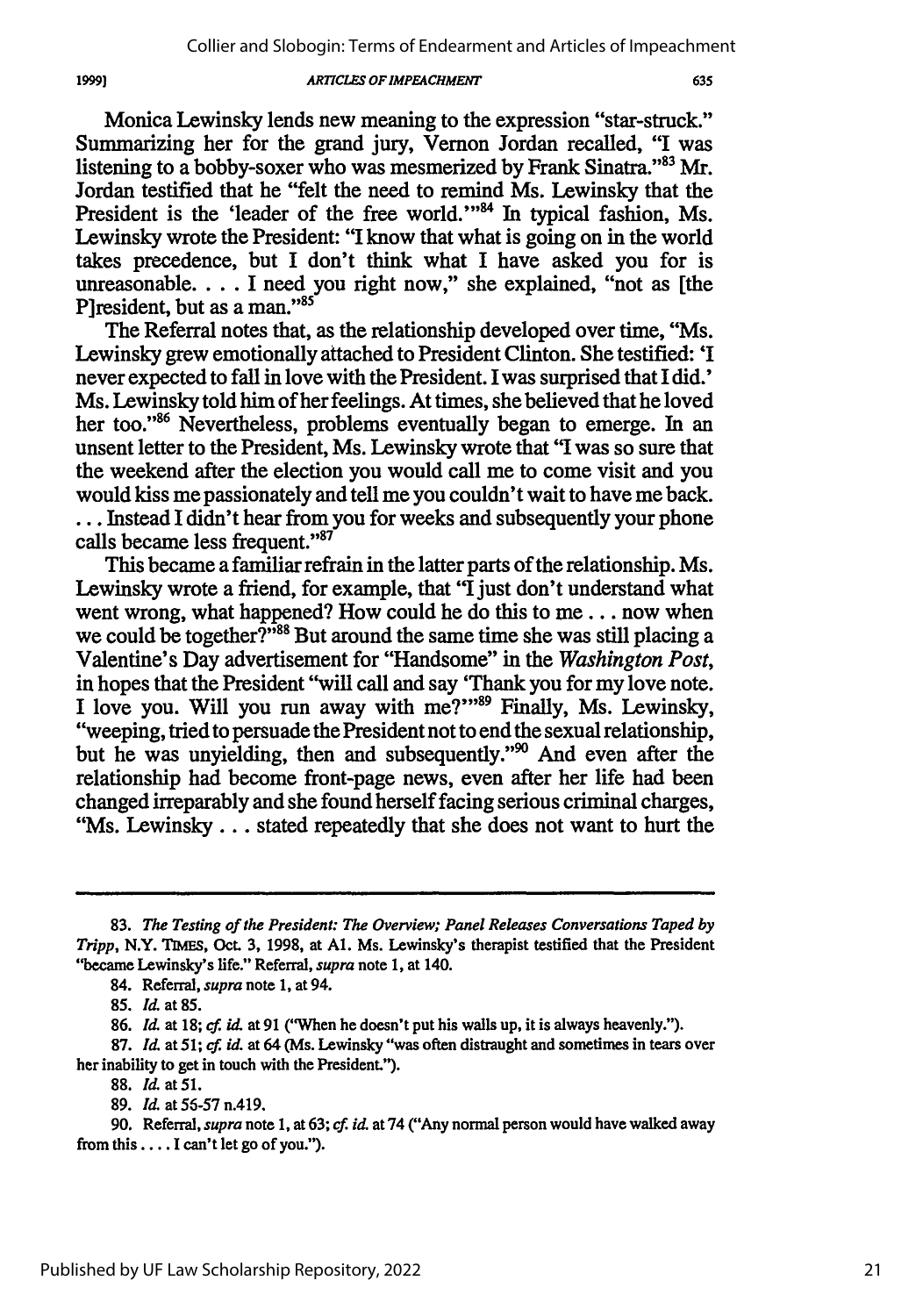**[Vol. 51**

President by her testimony."91

As for Mr. Clinton, he seems to have been genuinely attached to Ms. Lewinsky from the time he first knew her as a White House intern. After only a few meetings with her he had memorized, and called, both her home and office telephone numbers.<sup>92</sup> According to Ms. Lewinsky, at one point, "I just knew he was in love with me... from the way he acted that day... just the way he looked at me and touched me, and the things he said, it just the way to follow at the wase when they were together, "[t] here was always a lot of joking that went on between us.... When we were together, it was fun.... And I've always felt that he was sort of my sexual soulmate, and that I just felt very connected to him when it came to those kinds of things."<sup>94</sup> When Ms. Lewinsky had to leave her job at the White House, the President told her that "he thought that my being transferred had something to do with him and that he was upset. He said, 'Why do they have to take you away from  $me?$ "<sup>95</sup>

At various points in the relationship the President tried to discontinue it but was apparently unable, or unwilling, to do so. Of one sexual encounter he testified that "I was sick after it was over and I, I was pleased at that time that it had been nearly a year since any inappropriate contact had occurred with Ms. Lewinsky. I promised myself it wasn't going to happen again."<sup>96</sup> It did, though eventually the relationship was restricted to kisses on special occasions such as birthdays and holidays.

But the President had difficulty enforcing even these modified rules. On one occasion, Ms. Lewinsky asked him if they "could share a birthday kiss in honor of [theilr birthdays."<sup>97</sup> "The President said that that was okay and [that] ... [they] could kind of bend the rules that day."<sup>98</sup> As the President explained to her, "I'm trying not to do this and I'm trying to be good."<sup>99</sup>

After their sexual relationship had finally ended, Mr. Clinton testified that he tried "to be a friend to Ms. Lewinsky, to be a counselor to her, to give her good advice, and to help her."<sup>100</sup> Even after having to concede that he had engaged in an "inappropriate intimate relationship" with Ms.

96. Id. at 59; cf. id. ("I never should have started it, and I certainly shouldn't have started it back after I resolved not to in 1996.").

97. *Id.* at 71.

99. *Id.; cf. id.* at 59 ("[H]e said he didn't want to get addicted to me, and he didn't want me to get addicted to him.").

**100.** *Id.* at **20.**

**<sup>91.</sup>** *Id.* at 148; **cf.** *id.* at 74 **("I** will never do anything to hurt you. **I** am simply not that kind of person. Moreover, **I** love you.").

<sup>92.</sup> See id. at **37.**

<sup>93.</sup> Lewinsky Deposition, *supra* note 64, at 56.

<sup>94.</sup> *Id.* at **23.**

<sup>95.</sup> Referral, *supra* note 1, at 45.

**<sup>98.</sup>** *Id.*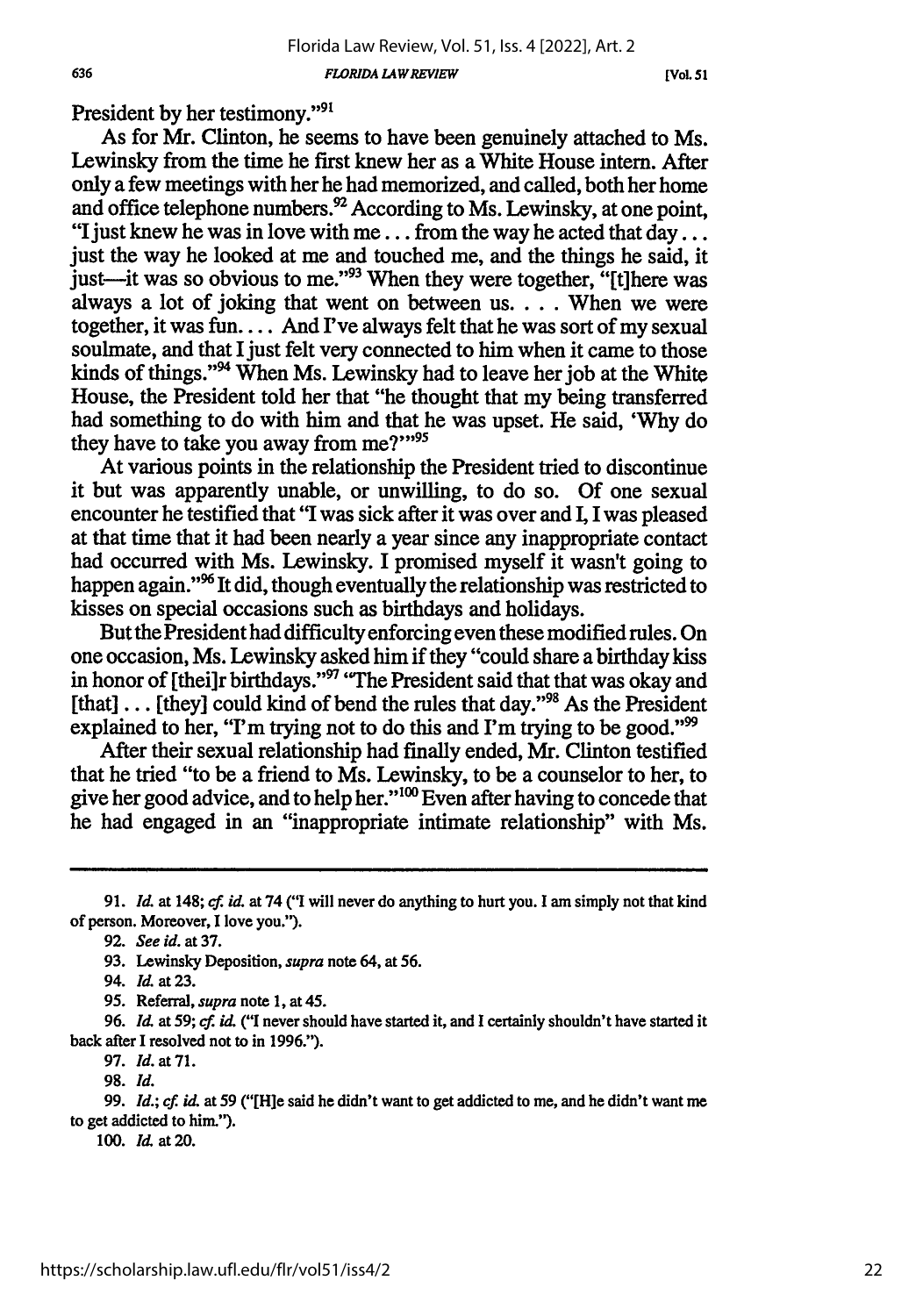1999]

#### *ARTICLES OF IMPEACHMENT*

**I, I,** I-it breaks my heart that she was ever involved in this....

prosecutors for granting immunity to Ms. Lewinsky and said:

**...** She's basically a good girl. She's a good young woman with a good heart and a good mind. I think she is burdened by some unfortunate conditions of her, her upbringing. But she's basically a good person.<sup>102</sup>

### 5. Partial Replacement of Mrs. Clinton

Interspersed throughout the Referral are sly references to Mrs. Clinton's whereabouts at the time of various trysts between Mr. Clinton and Ms. Lewinsky. $^{103}$  These references are doubtless intended as moralistic reminders of Mr. Clinton's infidelity and adultery. But they also inadvertently highlight the extent to which Monica Lewinsky had partially replaced Mrs. Clinton in the President's life; and they make correspondingly less material any false statements made about the Lewinsky relationship in a sexual harassment lawsuit.

As Ms. Lewinsky explained, "He spent more time with me than anyone else in the world, aside from his family, friends and staff, which I don't know exactly which category that put me in."104 Prior to that, Ms. Lewinsky had written the President that she had to accept his decision to end their sexual relationship.<sup>105</sup> "However, I also cannot ignore what we have shared together. I don't care what you say, but if you were 100% fulfilled in your marriage I never would have seen that raw, intense sexuality that I saw a few times . . . .<sup>"106</sup> The Starr Referral also provides evidence, derived from several sources, that Mr. Clinton suggested to Ms. Lewinsky that he "might be alone"<sup>107</sup> after leaving the White House and

<sup>101.</sup> *Id.*

<sup>102.</sup> Clinton Grand Jury Testimony, *supra* note 17, at 147, 121, 123.

<sup>103.</sup> *See, e.g.,* Referral, *supra* note 1, at 39 ("Mrs. Clinton was in Athens, Greece."); *id.* ("Mrs. Clinton was in Ireland."); *id.* at 49 ("[T]he President sometimes called from trips when Mrs. Clinton was not accompanying him."); *id.* at **50** ("On those dates, Mrs. Clinton was in Denver (May 21), Prague and Budapest (July **5-6),** Las Vegas (October 22), and en route to Bolivia (December 2).").

<sup>104.</sup> *Id.* at 20.

<sup>105.</sup> *See id.* at 63 n.476.

<sup>106.</sup> *Id.*

<sup>107.</sup> *Id.* at *19.*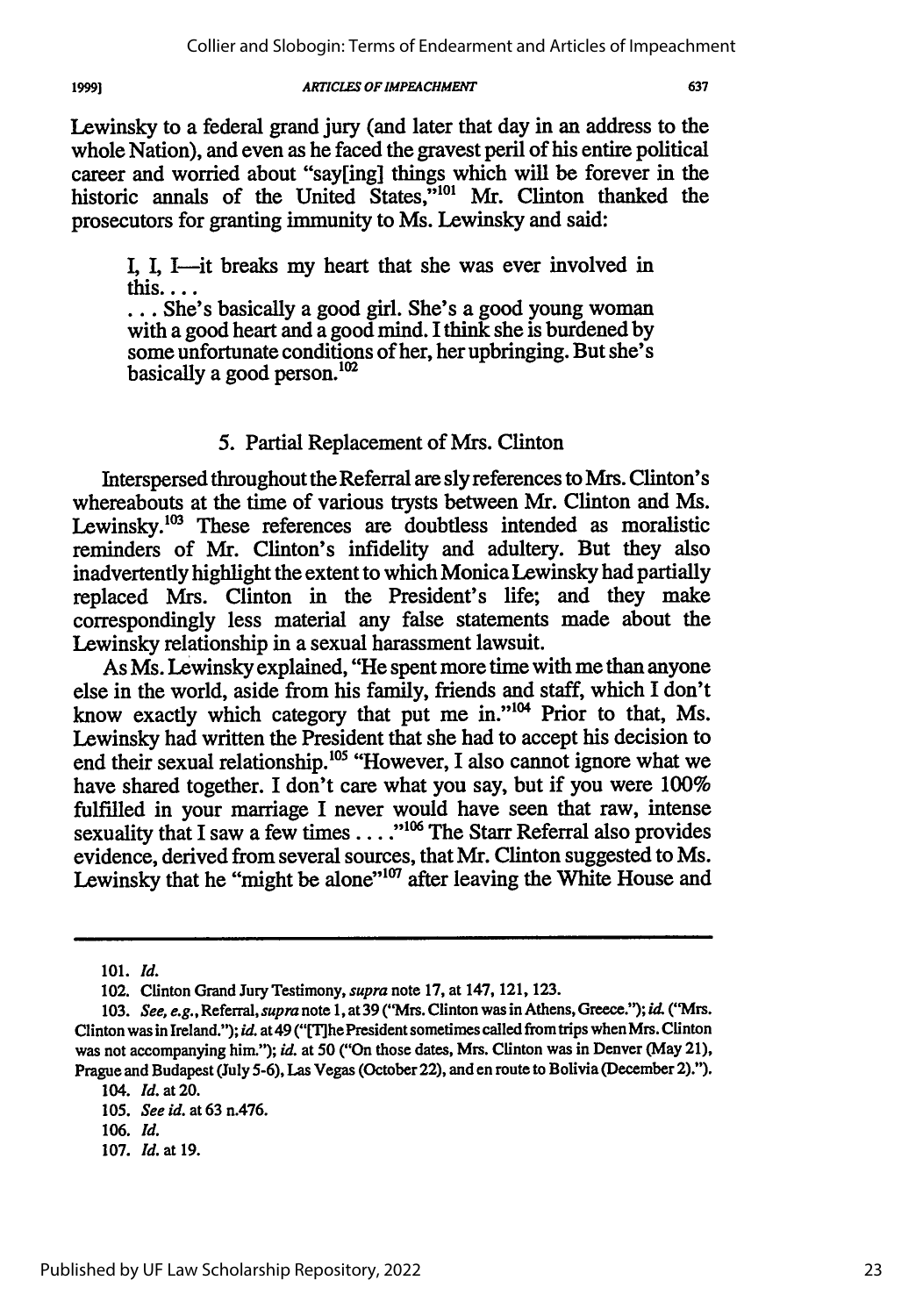that she might then "be his wife."<sup>108</sup> Ms. Lewinsky responded that "we'd be a good team," and the President joked about being with her at age seventy-five.<sup>109</sup> Ms. Lewinsky testified that "I left that day sort of emotionally stunned, for I just knew he was in love with me." $1^{10}$ 

In effect, the primary theory concerning the materiality of the Lewinsky relationship illogically emphasizes not its similarity to Ms. Jones's situation, but rather its differences.<sup>111</sup> Mr. Starr states, as a leading ground for impeachment: "Under Ms. Jones's legal theory, women who had sexual relationships with the President received job benefits because of the sexual relationship, but women who resisted the President's sexual advances were denied such benefits."<sup>112</sup> And according to Professor Priest, Ms. Jones's "claims would have had to be analyzed entirely differently if the issue were not whether Ms. Jones were treated badly in some objective sense but whether the efforts to keep Ms. Lewinsky employed established differential treatment based on complying with Mr. Clinton's sexual demands."113 But the alternatives are not simply "sexual harassment that turns out well" and "sexual harassment that turns out badly"; the relevant distinction here is that between sexual harassment and the complete absence of sexual harassment. As the Starr Referral conclusively proves, Ms. Lewinsky's relationship with the President was based on far more than merely failing to "resist his sexual advances" or dutifully "complying with his sexual demands";<sup>114</sup> moreover, it appears that her involvement with the President was directly responsible for the loss of her *job*.<sup>115</sup>

Let us suppose that, for purposes of pretrial discovery, Judge Wright

112. Referral, *supra* note **1,** at **131; cf.** *id.* at **205** n.460 **("['rhe** President's actions discriminated against all of those interns and employees who did not receive the same benefit.").

**113.** Priest, *supra* note **68,** at A22.

**115.** *See id.* at 42-43. Ms. Lewinsky's superiors "proposed to move her out of the White House" because she was "spending too much time around the West Wing." *Id.* at 42. **The** President "checked on the reason for her transfer" and discovered that it was because "he was paying **too** much attention to [Ms. Lewinsky] and [she] was paying **too** much attention to him." *Id.* at 205 n.460.

**<sup>108.</sup>** *Id.* at **67.**

*<sup>109.</sup> Id.*

**<sup>110.</sup>** *Id.*

*<sup>111.</sup> See, e.g.,* Brief for Appellant, *supra* note 47, at 46 **("The** obvious quid pro quo aspects of the relationship with Ms. Lewinsky are strong evidence of Mr. Clinton's intent to discriminate based on gender and his intent to harass sexually.").

<sup>114.</sup> Referral, *supra* note **1,** at **58;** *see also id.* **("I** was pestering him to kiss **me, beause...** it had been a long time since we had been alone."); id. at **63 ("Ms.** Lewinsky, weeping, tried to persuade the President not to end the sexual relationship."); **id.** n.477 **("Ms.** Lewinsky tried to initiate genital contact with the President on August **16,1997,** buthe rebuffed her."); *id* at **71** (Ms. Lewinsky moved to initiate sexual contact "but the President rebuffed her."); *id.* at 143 **("Ms.** Lewinsky's statements to some that she did not have intercourse with the President, even though she wanted to do so, enhances the credibility of her statements.").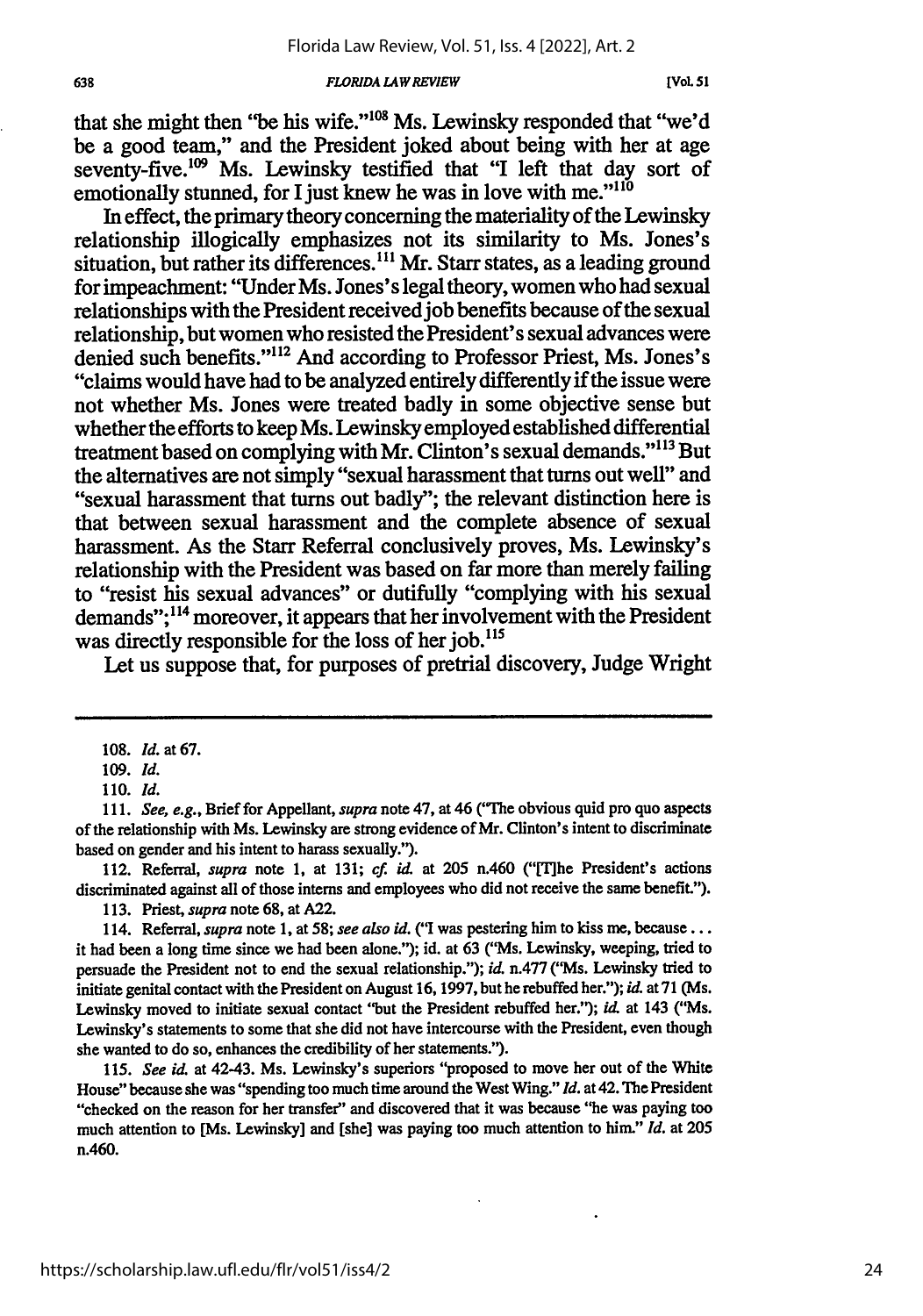had issued the following order in the *Jones* case: "The court finds that the plaintiffis entitled to information regarding any individuals with whom the President had sexual relations or proposed or sought to have sexual relations from **1986** to the present." Suppose further that, in his sworn deposition, Mr. Clinton specifically denies having had sexual relations with Mrs. Clinton during that time period. Suppose further that this statement made under oath is false. And suppose, finally, that in subsequent sworn testimony before a federal grand jury, Mr. Clinton acknowledges having had an "intimate relationship" with his wife, but claims that his previous sworn testimony denying sexual relations is still "legally accurate."

Would anyone maintain that any of this false testimony was material to *the Jones* case? And would anyone maintain that any of this false testimony, made under oath, was grounds for impeachment? **Of** course, Ms. Lewinsky is not Mrs. Clinton, and probably never **will** be. Yet, as one reads the Starr Referral carefully, and follows the tendency of its cumulative evidence and argument, one is ineluctably led to view Ms. Lewinsky as occupying a position much closer to that of Mrs. Clinton than that of Ms. Jones.

### **IV. CONCLUSION**

It is a long-established principle that presidential impeachment is an appropriate remedy only for "high Crimes and Misdemeanors" of *apublic* nature (with the possible exception of private crimes so heinous that the President "cannot be permitted to remain at large").<sup>116</sup> The crux of this Essay's argument is that the President's affair with Monica Lewinsky was a private matter that was not rendered "public" simply because Mr. Clinton lied about it. With its vote against removing the President, the Senate seemed to agree.

It is also interesting to note that neither the House nor the Senate heard directly from any witnesses who were personally acquainted with the facts of the case against President Clinton. Perhaps in the House this had to do with the elections (which resulted in significant losses for the Republicans). In the Senate, the oft-stated reason for dispensing with witnesses was to preserve the "dignity" of the institution. Regardless of the reasons, it is hard to believe such antipathy toward **live** testimony would have occurred had the allegations involved bribery or treason. The absence of fact witnesses provides another clue as to whether the charges against President Clinton were essentially private or public.

**A** further indication that Mr. Clinton's lies were not of public import comes from the **OIC** itself. In its criticism of the President's testimony the

**<sup>116.</sup>** *See* Law Professors' **Letter,** *supra* note **29.**